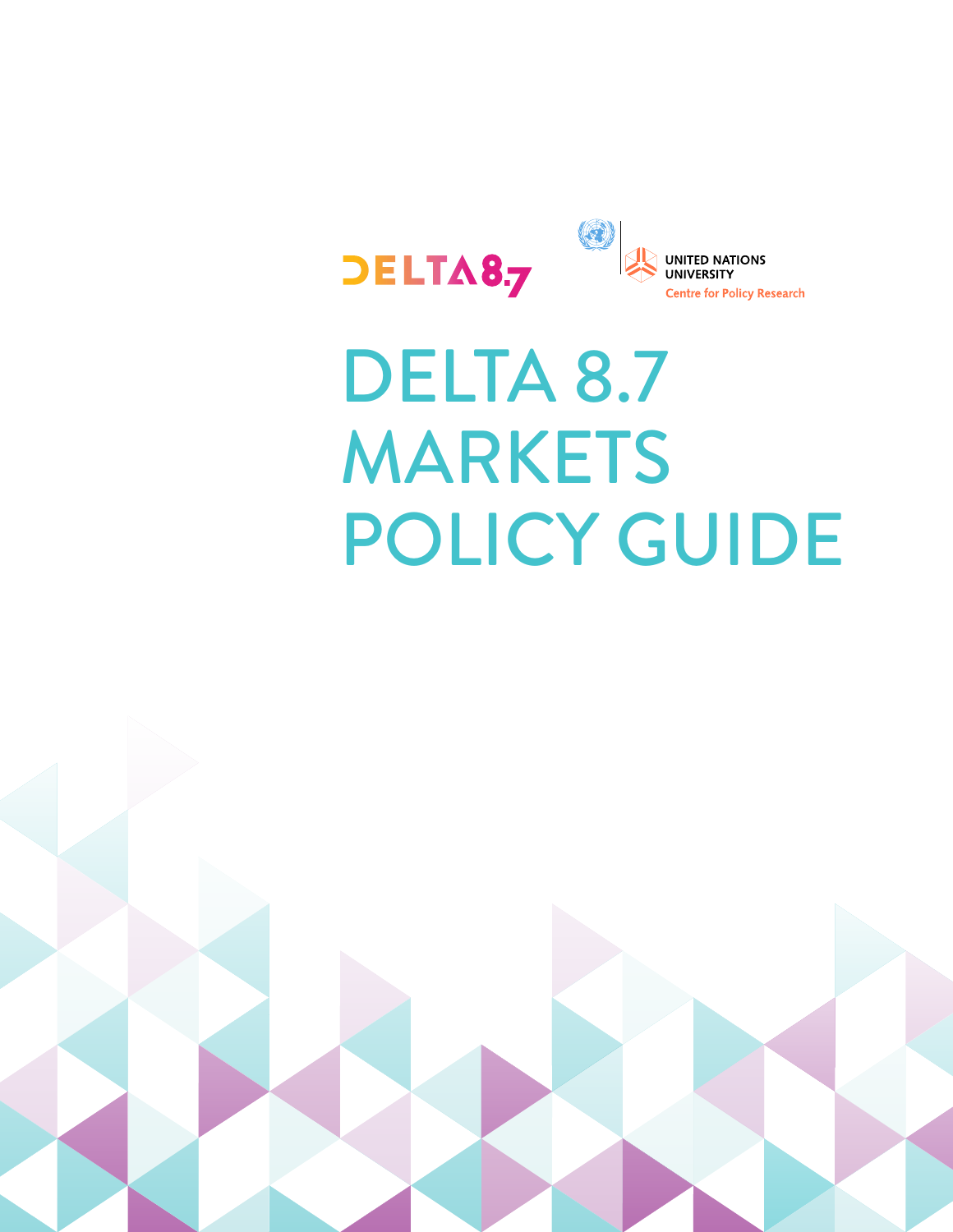ISBN: 978-92-808-6534-9

Copyright United Nations University, 2021. All content (text, visualizations, graphics), except where otherwise specified, is published under a Creative Commons Attribution- Creative Commons Attribution-NonCommercialShareAlike 3.0 IGO license (CC BY-NC-SA 3.0 IGO). Using, re-posting and citing this content is allowed without prior permission.

Suggested citation: Delta 8.7, "Markets Policy Guide," *Delta 8.7 Policy Guides* (2021)

This Guide was written by Delta 8.7 Markets Working Group as an original publication of Delta 8.7 – The Alliance 8.7 Knowledge Platform. Delta 8.7 is funded by the UK Home Office Modern Slavery Innovation Fund (MSIF). This publication was produced independently of the UK Home Office and any views expressed are those of the authors and do not represent the view of the British Government.



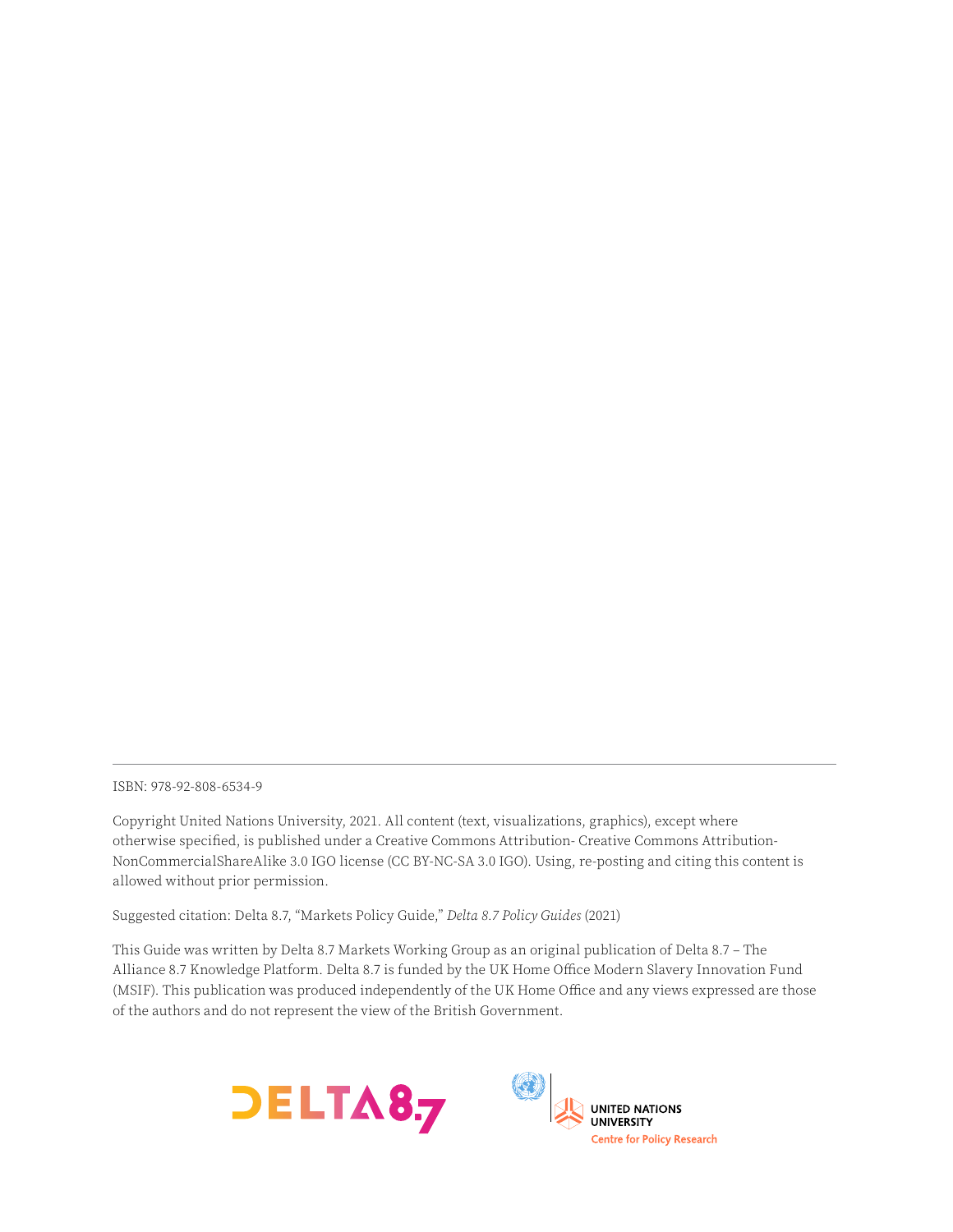Individuals involved in the creation of the Delta 8.7 Markets Policy Guide:

#### **Convenor:**



#### **Steering Group:**

- Urmila Bhoola, former United Nations Special Rapporteur on contemporary forms of slavery, including its causes and consequences
- Dr Charita L. Castro, Director for Labor Affairs, US Government employee
- Morgan Flynn, Head, UK Home Office Modern Slavery Innovation Fund
- Nick Grono, CEO, The Freedom Fund
- Jacqueline Joudo Larsen, Criminologist and Head of Research, Minderoo Foundation's Walk Free Initiative
- Professor Zoe Trodd, Director, Rights Lab, University of Nottingham
- Thomas Wissing, Head of the Advocacy and Partnerships Unit of the Fundamental Principles and Rights at Work Branch, International Labour Organization; Alliance 8.7 Secretariat
- Bukeni Waruzi, Executive Director, Free the Slaves

#### **Working Group Chair:**

• Anna Pienaar, Global Vice President, Corporate and Government Affairs, International Justice Mission

#### **Working Group Members:**

- Aziz Ahammout, Operational Director, Human Resources Without Borders
- Dr Georgios Antonopoulos, Professor, Teesside University
- Joha Braimah, West Africa Regional Director, Free the Slaves
- Paul Buckley, Regional Coordinator, UN-ACT
- Mina Chiang, Founder and CEO, Humanity Research Consultancy
- Evelyn Contreras, Social Worker, Ministry of Labour of Costa Rica
- Elise Gordon, Senior Research Analyst, Walk Free
- Samantha Floyd MSSW, Co-Founder and Chief Operations Officer, Justice Consulting
- Matthew Friedman, CEO, The Mekong Club
- Hayley Gauntlett, Director, QBL Consulting Ltd
- Eleanor Harry, Managing Director, HACE
- Dr Renata Konrad, Associate Professor, Worcester Polytechnic Institute
- Dr Kayse Lee Maass, Assistant Professor of Industrial Engineering, Northeastern University
- Kilugala Mponeja Malimi, Nottingham University Business School, University of Nottingham
- Amy McGann, Program Director, Human Trafficking Search
- Dr Om Prakash Mishra, Joint Commissioner of Police, Delhi Police, India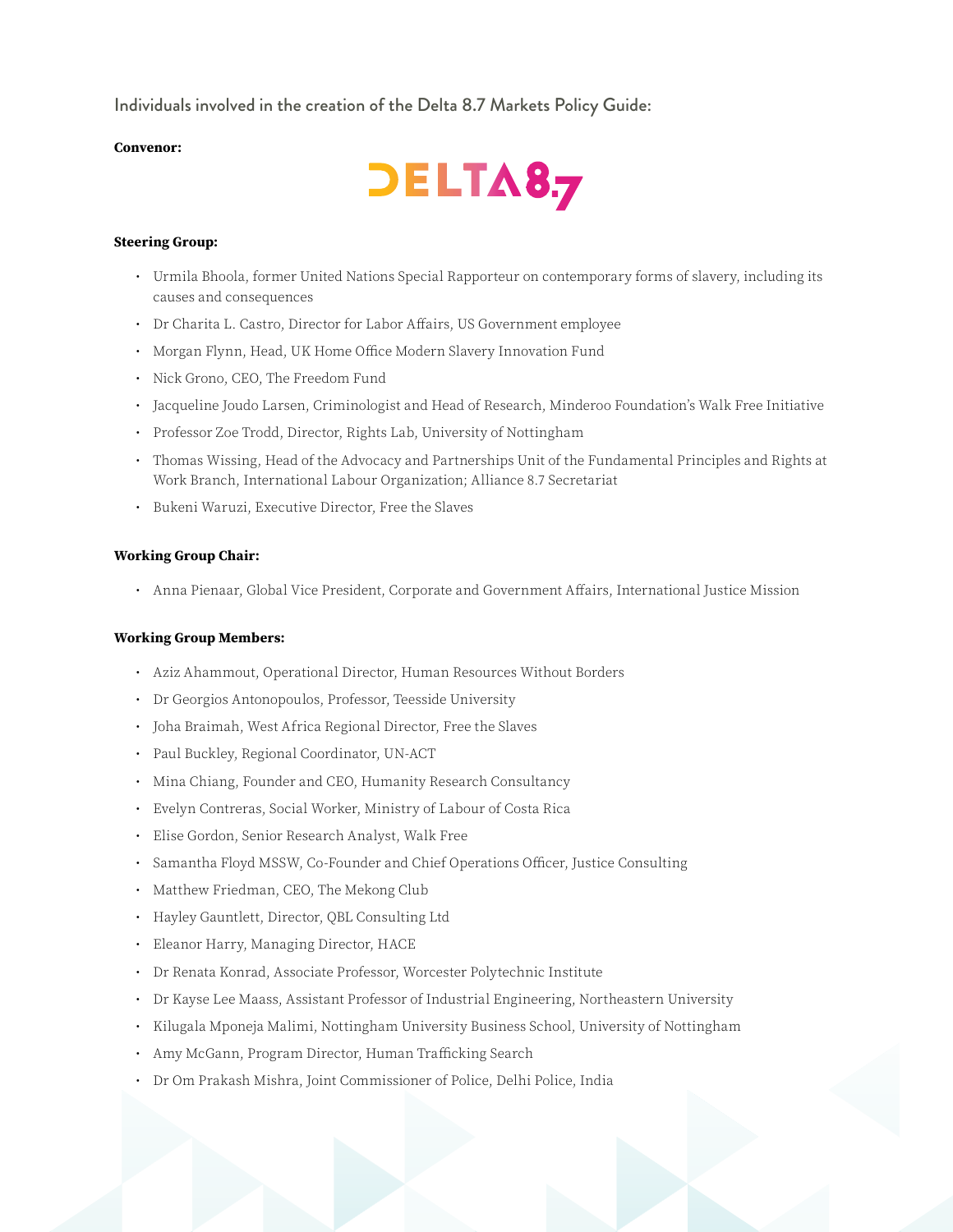- Nicole Munns, International Systemic Change Director, Justice and Care
- Valiant Richey, Special Representative and Co-ordinator for Combating Trafficking in Human Beings, Organization for Security and Co-operation in Europe
- Esmirna Sánchez Vargas, National Social Security Director, Ministry of Labour of Costa Rica
- Bhanjua Sharan Lal, Executive Director, MSEMVS
- Dr Karen Snyder, Adjunct Professor, School of Public Policy and Global Affairs, University of British Columbia
- Annamaria Szakonyi, Research Computing Architect, Saint Louis University
- Dr Hannah Thinyane, Principal Researcher, United Nations University Institute in Macau
- Dr Alexander Trautrims, Associate Professor in Supply Chain and Operations Management, Rights Lab, University of Nottingham

#### **Acknowledgements**

Special thanks to the Delta 8.7 Markets Working Group Chair, Anna Pienaar, and to the Subgroup Leads, Samantha Floyd, Mina Chiang and Eleanor Harry, who were crucial in the creation and drafting of this Guide. Additional thanks to the Rights Lab, University of Nottingham, who were responsible for providing the primary research input into the Policy Guide process through their publication of the non-comprehensive evidence review.

As provided for in the Terms and Conditions of Use of Delta 8.7, the opinions expressed in this Guide are those of the Working Group participants and do not necessarily reflect those of United Nations University or its partners.

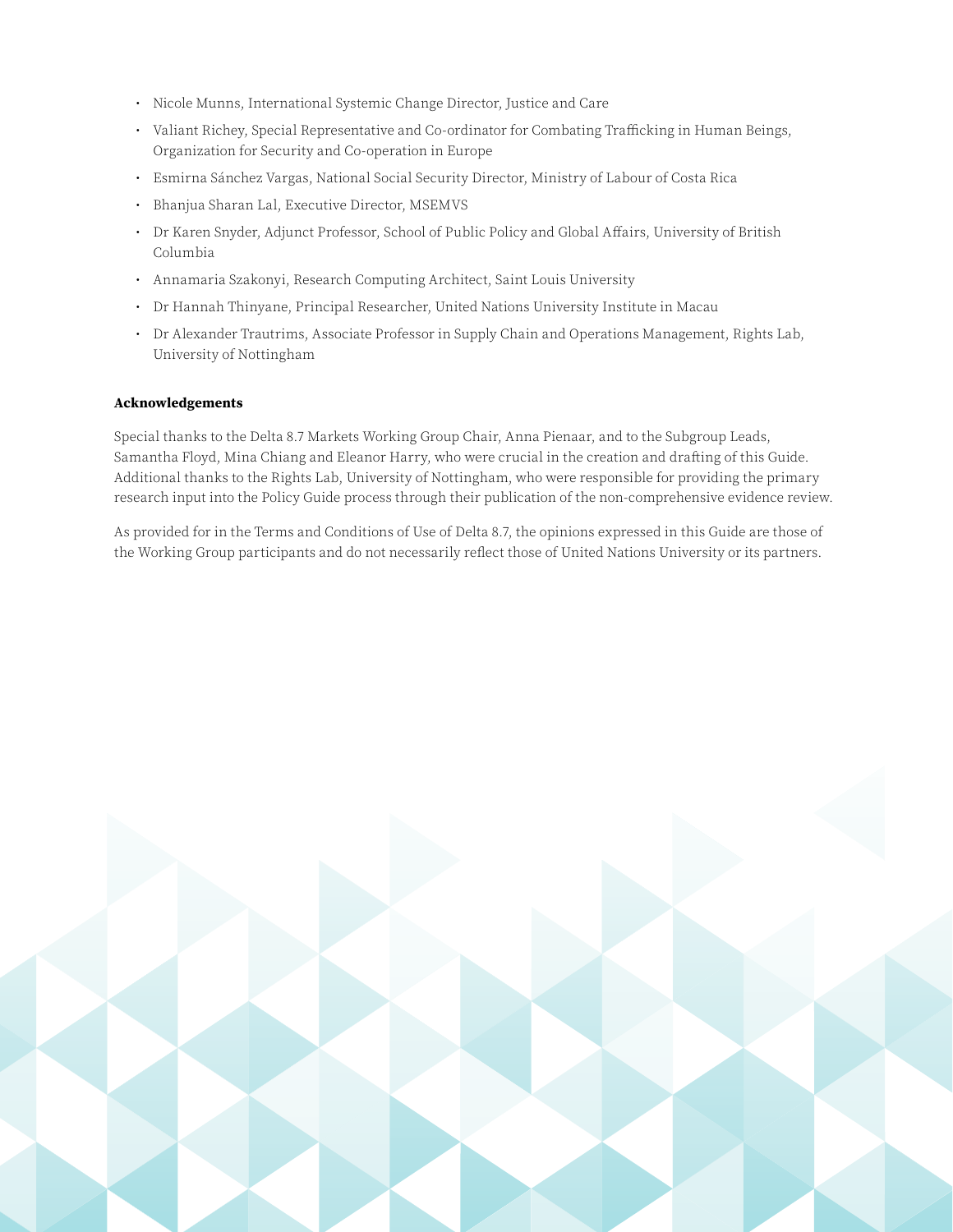### **TABLE OF CONTENTS**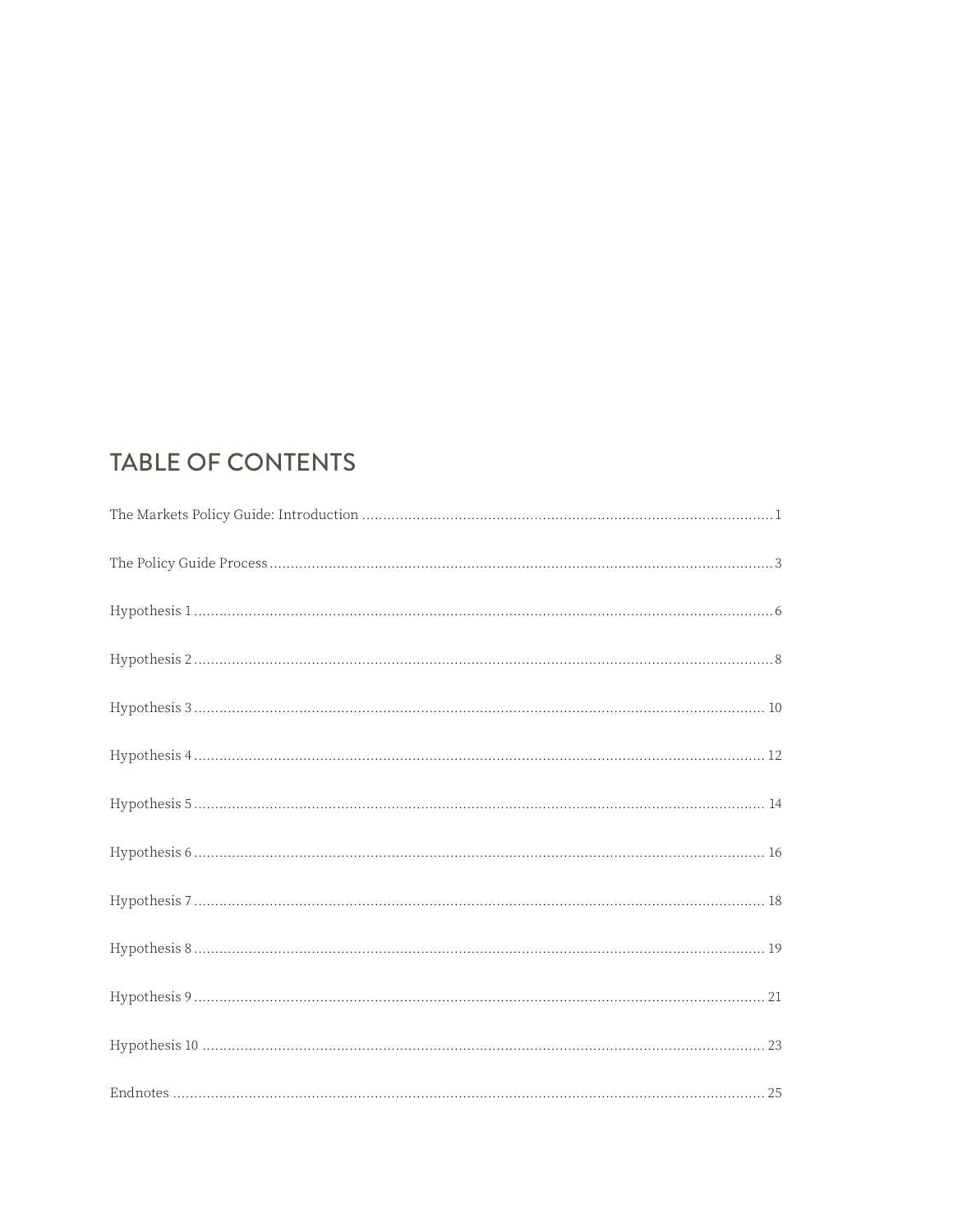## <span id="page-5-0"></span>THE MARKETS POLICY GUIDE: INTRODUCTION

What *actually works* to end modern slavery in the context of markets? In the past decade, we have witnessed a heightened awareness of the risk of modern slavery occurring within global supply chains, with a corresponding increase in regulation, funding, private sector engagement and programming to address it. The growth in multi-stakeholder collaboration is an indication of our shared commitment to end modern slavery in all its forms, and a sign of hope that it will be possible. What is needed now to achieve Target 8.7 of the United Nations Sustainable Development Goals (SDGs) through a markets lens is a common understanding of what programmatic interventions effectively reduce the number of people who are subjected to this crime, to guide policy and investment decisions.

An expert Working Group came together to compile this Policy Guide alongside Delta 8.7 – The Alliance 8.7 Knowledge Platform, based at United Nations University Centre for Policy Research. It was tasked with reviewing the available research conducted to date related to modern slavery in the context of markets. For the purposes of this Policy Guide, "markets" in this context encompasses economic policy, trade policy, financial policy, development policy and supply chains.

Significant progress has been made in this field to date through government regulation and voluntary efforts that span the globe. In 2011, the UN Guiding Principles on Business and Human Rights became the first corporate responsibility framework to be endorsed by the UN. The three pillars within this voluntary framework — Protect, Respect and Remedy — assign responsibilities to the private sector and governments and have thus gained support and consensus where previous attempts had failed. The Guiding Principles affirmed the responsibility of governments to enforce national laws prohibiting modern slavery — laws that exist in every country in some form — and to regulate the behaviour of private actors.

Action by governments in this area has taken the form of regulation of corporations through disclosure and reporting as well as legal action in the form of sanctions or import restrictions of goods suspected to have been made using forced labour. Voluntary efforts within the private sector to identify, remedy and prevent modern slavery within supply chains have included endorsement of the UN Guiding Principles, adherence to due diligence guidelines (such as those drafted by the Organisation for Economic Co-operation and Development – OECD), supplier training, voluntary audits, industry-specific codes of conduct and worker voice grievance mechanisms. Through these efforts, extensive multi-stakeholder collaboration, innovative programming and advances in prevalence measurement provide very promising emerging best practices that have the potential for replication and scale.

At the same time, discussion among Working Group members responsible for drafting this Guide highlighted the ongoing gaps in knowledge and research that still exist in this relatively new field. The research quality requirements for this project demonstrated the limited number of studies that meet rigorous academic standards, a dramatic contrast to the quantity of available research in the fields of health, education and the environment. Research quality and quantity are critical factors in determining whether key findings can be extrapolated and applied to other contexts and are thus key inputs for decisionmakers in determining approaches to funding, policy/legislation and programming. In the context of markets, most of the main focuses were private sector supply chains, corporate responsibility and corporate engagement in Target 8.7 of the SDGs. When analysing the literature against the hypotheses, it became clear that there were major gaps in the evidence found by those working with the private sector.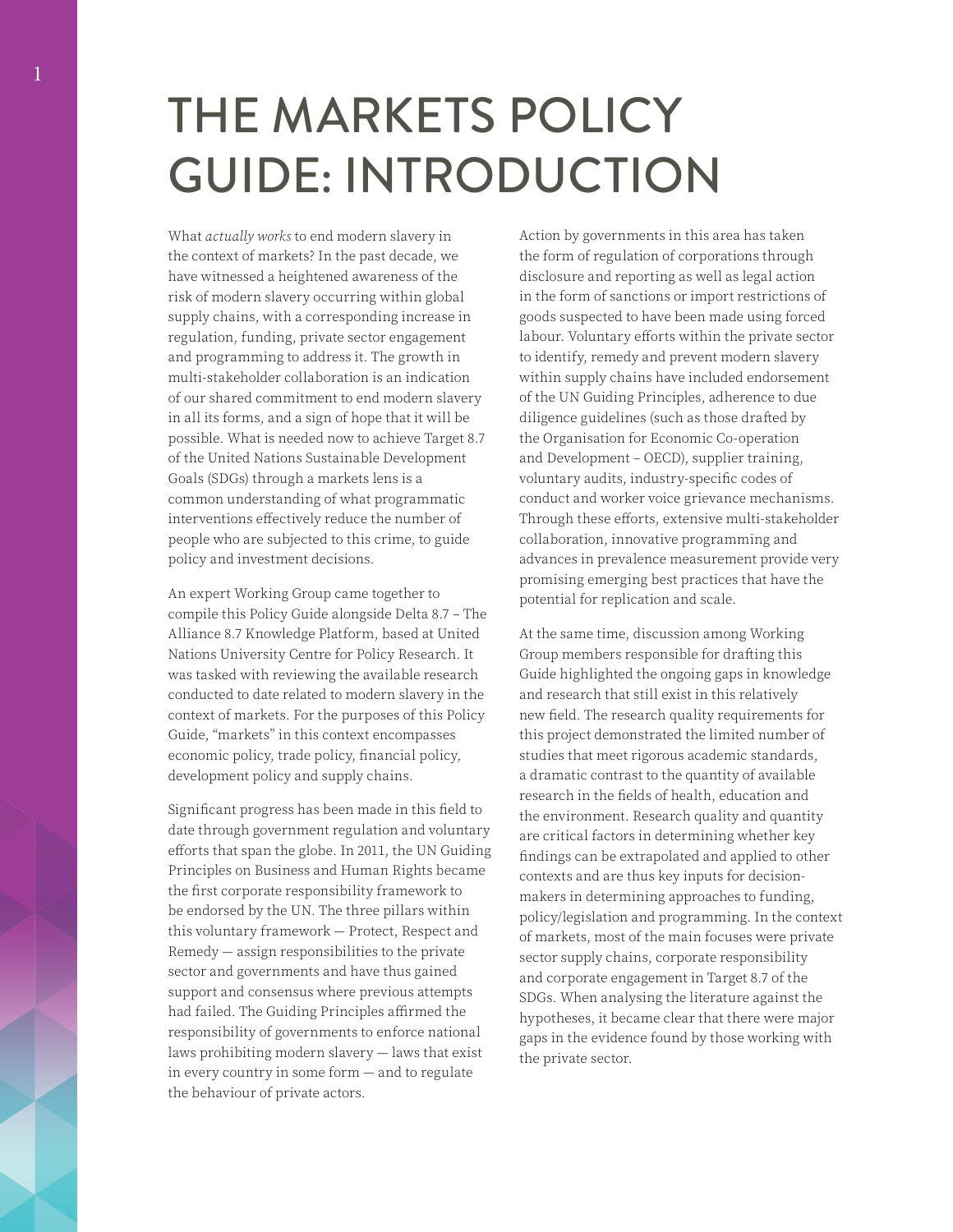Experts found that their knowledge of past and ongoing efforts within the private sector was not reflected in the research base, with an overwhelming lack of data apparent in the evidence base. Patterns including lack of available data for decision-making, few studies based on quantitative data and lack of prevalence data for Target 8.7 as a whole emerged within the findings. Limited standardization in the data across

different geographical locations and supply chains was also identified. Most importantly, a continuum of scarce impact data on what works to achieve Target 8.7 became apparent. Studies included sound hypotheses of what "could work" to achieve Target 8.7 but experts recorded a significant gap regarding real-life and timely impact data to prove these hypotheses.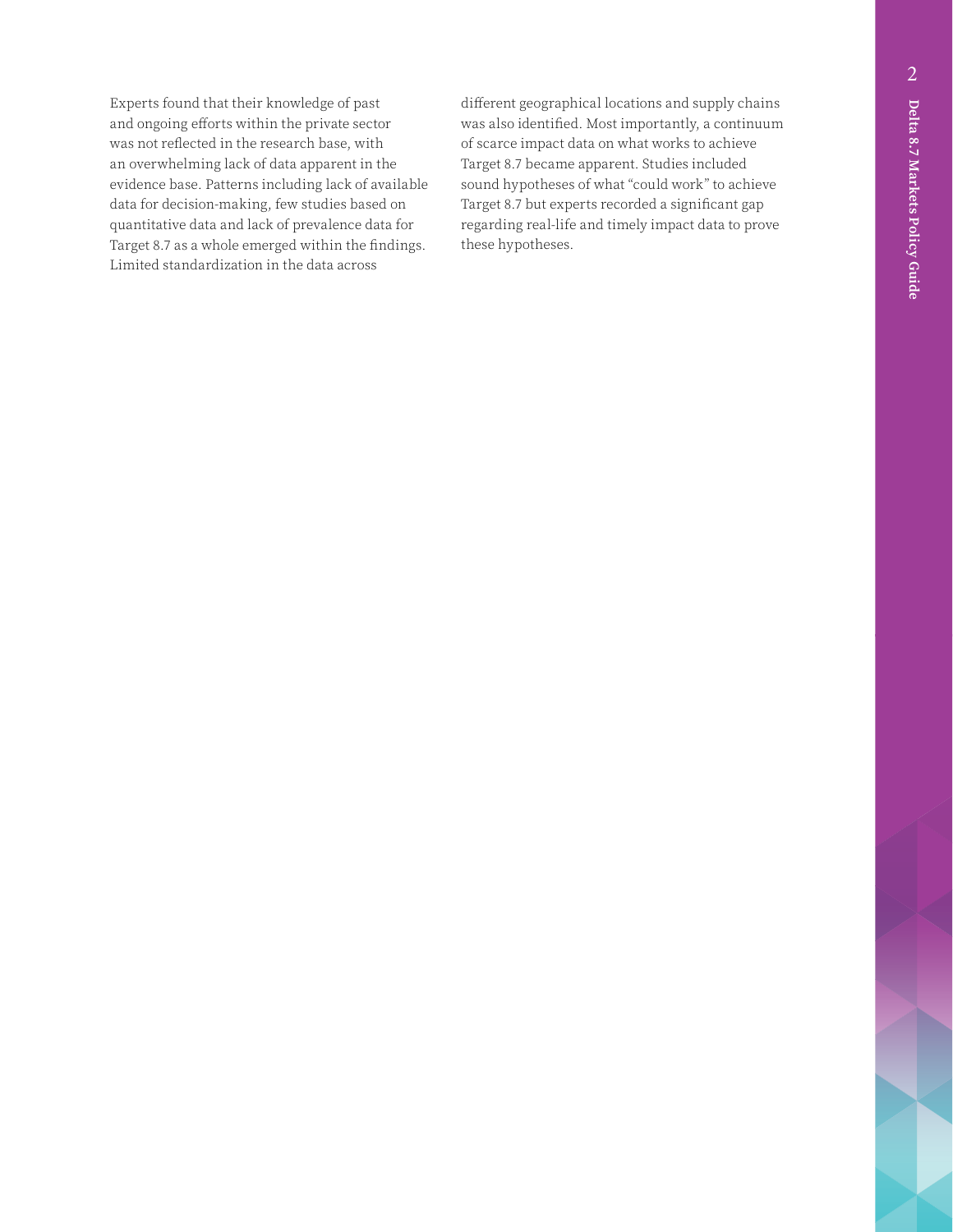## <span id="page-7-0"></span>THE POLICY GUIDE PROCESS

In 2015, 193 Member States pledged their commitment to Target 8.7 of the SDGs. Target 8.7 commits Member States to:

Take immediate and effective measures to eradicate forced labour, end modern slavery and human trafficking and secure the prohibition and elimination of the worst forms of child labour, including recruitment and use of child soldiers, and by 2025 end child labour in all its forms.

Between April 2020 and March 2021, [Delta 8.7](https://delta87.org/) convened global expert Working Groups to produce three Policy Guides to address "what works" to achieve Target 8.7 in three broad domains: [Justice](https://delta87.org/resources/policy-guides/policy-guide-working-groups/justice/), [Crisis](https://delta87.org/resources/policy-guides/policy-guide-working-groups/crisis-working-group/) and [Markets](https://delta87.org/resources/policy-guides/policy-guide-working-groups/markets/).

The purpose of these Policy Guides is to provide a highly credible and current articulation of what we know about the global and national policies needed to accelerate progress towards Target 8.7 in a format that is useful for policy actors. They provide a snapshot of "what works" to achieve Target 8.7.

The specific audience for these Guides is multilateral and national-level policymakers. The Guides do not seek to dictate to policymakers how they should organize to achieve Target 8.7 — because that requires an understanding of the specific challenges in each country, the available resources and other contextual factors. Instead, they aim to provide an evidence-based policy resource that is useful across contexts and to policy actors around the world, including those thinking about multilateral policy frameworks.

The Policy Guides prioritize scientifically rigorous information regarding what works. As a result, the guidance offered is neither comprehensive nor definitive. It is thorough and deep in areas where evidence is comprehensive and robust, while in other cases it is patchier and more speculative. This will, however, help to highlight areas where evidence is strong and areas where it is lacking. The deliberative process by which the Policy Guides are formulated is designed to

be replicable. The aim is to capture the current state of knowledge on what works and allow future editions of these Policy Guides to reflect changes in the underlying state of knowledge.

### The Working Group

Delta 8.7 convened a [global expert Working](https://delta87.org/resources/policy-guides/policy-guide-working-groups/justice/)  [Group](https://delta87.org/resources/policy-guides/policy-guide-working-groups/justice/) to produce the Markets Policy Guide. Members were selected following an open call for nominations, with members appointed to bring together a diverse group with reference to gender, geographic, age, institutional, stakeholder group and discipline. The process endeavored to include one or more survivor voices in each Working Group consultation process, either through having a survivor member of the Working Group, or through bespoke consultations on the draft Policy Guide documents. Working Group members were allocated into subgroups based on their expertise and asked to assess the two research inputs for the hypotheses linked to their respective "sub-theme".

### Research Inputs

#### I. ASSEMBLING THE EVIDENCE

Between July and September 2020, Delta 8.7 assembled a database of evidence on what works to achieve Target 8.7. This was achieved through two processes: a public submission of evidence and a non-comprehensive evidence review carried out by Rights Lab, University of Nottingham.

Both of these processes sought to identify sources and bodies of evidence that are based on rigorous scientific methods and/or have been tested through government implementation. For each piece of evidence submitted, information on over 20 different data points was collected. This database enables the Working Group to map the contours of bodies of evidence relating to specific thematic areas and specific hypotheses about what works to achieve Target 8.7.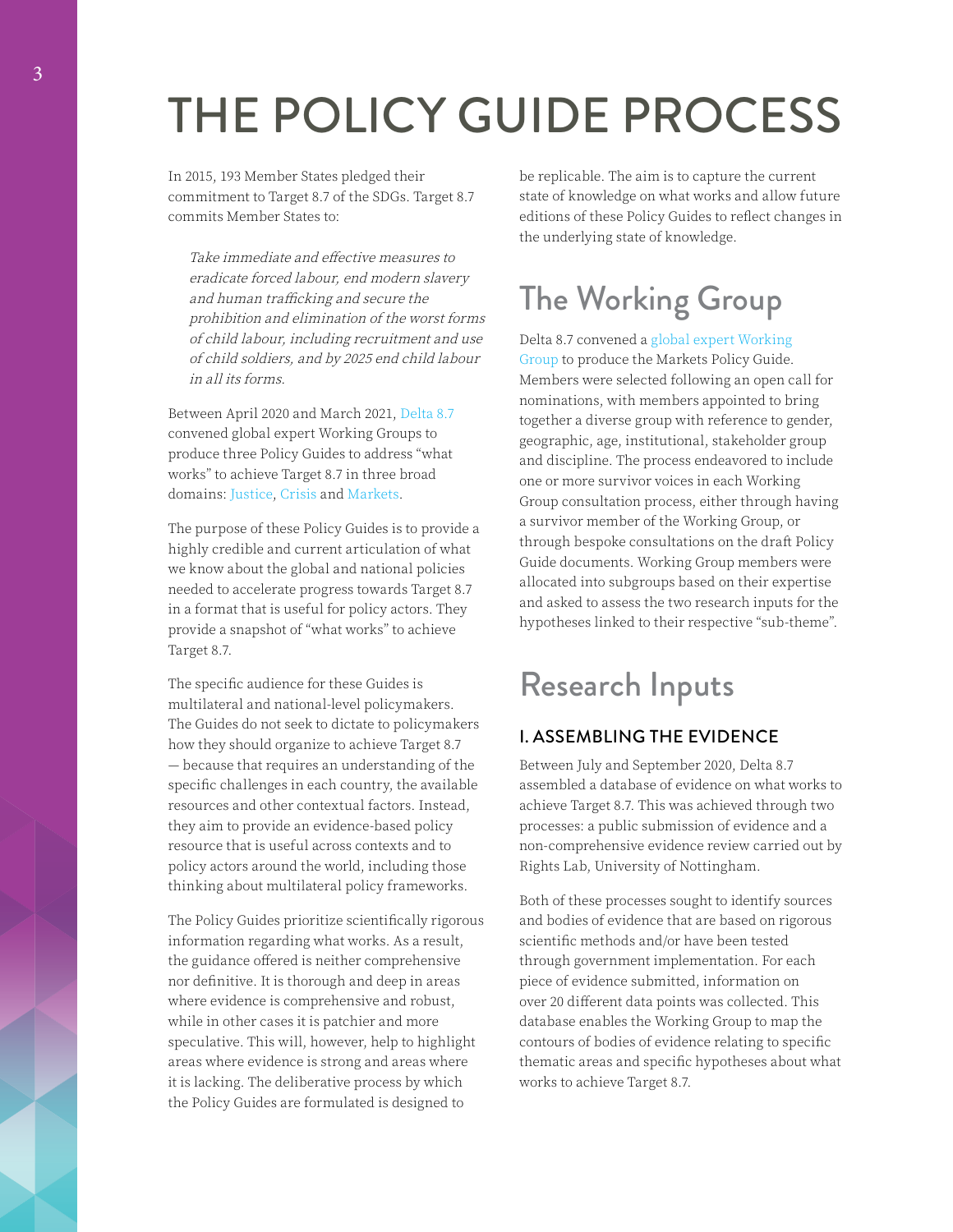#### II. MAPPING THE BODIES OF EVIDENCE

The database was mapped in two ways: qualitatively and quantitatively. Both approaches offered assessments of the strength of evidence associated with specific themes and, where possible, specific hypotheses. The strength of evidence was broken into three components:

- 1. **Diversity of evidence** indicates the variety of type, methods and design of the evidence associated with different themes and hypotheses. This data allowed each Working Group to distinguish themes and hypotheses that have been explored through a variety of research and implementation approaches from those that are backed by less diverse evidence.
- 2. **Size of the body of evidence** quantifies the size, scale and geographic reach of evidence associated with a theme or hypothesis. This helped the Working Group identify themes and hypotheses that have been more extensively tested.
- 3. **Technical quality of evidence** derives from data provided by submitters related to "Evidentiary Quality". This allowed the Working Group to understand both which themes and hypotheses were backed by evidence that is perceived to be of high quality.

Please see the [technical note](https://delta87.org/wp-content/uploads/2020/07/Policy-Guide-Technical-Note-Submission-and-Evaluation-of-Evidence-1.pdf) for a detailed breakdown of the process.

#### III. ASSESSING THE EVIDENCE

The Working Groups considered these background documents — the Rights Lab's non-comprehensive evidence review, the underlying database and the Delta 8.7 quantitative assessment — and reworked them using a shared template into a Policy Guide aimed at providing a snapshot of evidence on what *may* work to achieve Target 8.7. Some of their duties included:

- 1. Identifying evidentiary sources that were missing and needed to be incorporated;
- 2. Discussing the strength of evidence associated with each theme and/or hypothesis;
- 3. Identifying other interventions or hypotheses that were not reflected in evidence but may be promising;
- 4. Assigning a confidence score to each hypothesis.

#### UNDERSTANDING AND INTERPRETING CONFIDENCE **SCORES**

Working Groups were asked to indicate their level of confidence in the effectiveness of an intervention or the validity of the hypothesis using a prescribed scale. Confidence in the certainty of a finding is based on the **strength of evidence** this is assessed on the: a) diversity of evidence; b) size of a body of evidence and; c) technical quality of the evidence and on the experience of Working Group members. The strategy of the Markets Policy Guide Working Group was developed upon



**Qualitative Level of Confidence**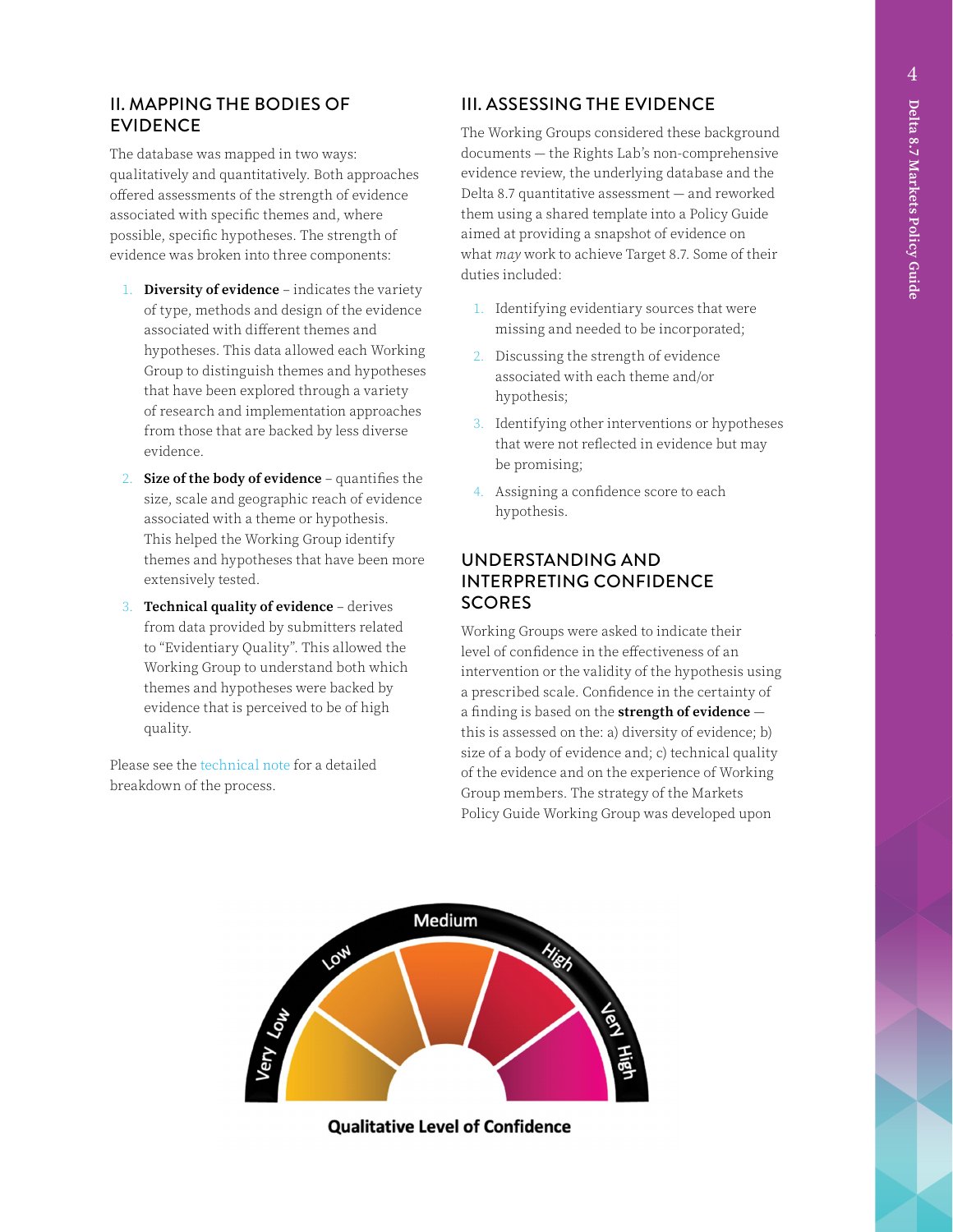a more inclusive and shared narrative about labour exploitation, forced labour, and modern slavery that was based on the available evidence examined but also — and very importantly — on a synthesis involving the diverse personal, research and practical (criminal justice system, NGO, policymaking) experience of the Working Group's members. The evidence base was not used as the sole indicator of the strength of a hypothesis but a starting point in a multi-stage, "adaptive" process towards setting and refining policy parameters.

The created a metric for the Working Group to discuss, consider and validate the two primary research inputs into the Policy Guides: The Rights Lab evidence review and the Delta 8.7 Quantitative Score. The evaluation to obtain a confidence score acts as an additional quality check, allowing the Working Group to assess bodies of evidence that the two research inputs may have struggled to

recognize or map. The degree of *certainty* in key findings is therefore based on the Working Group's evaluations of the two primary research inputs. In the Policy Guide documents, it is expressed as a qualitative level of confidence from "very low" to "very high".

### Implementation notes

Delta 8.7 assembled these Working Groups to include practitioners and policy actors precisely because it aims to bridge the research-to-policy divides. With this in mind, Working Groups were able to include an "implementation note" in cases where a hypothesis may seem to have contradicted their own experience of practice/ policy implementation, or if they felt it necessary to include a comment that provides additional nuance or shading to a conclusion.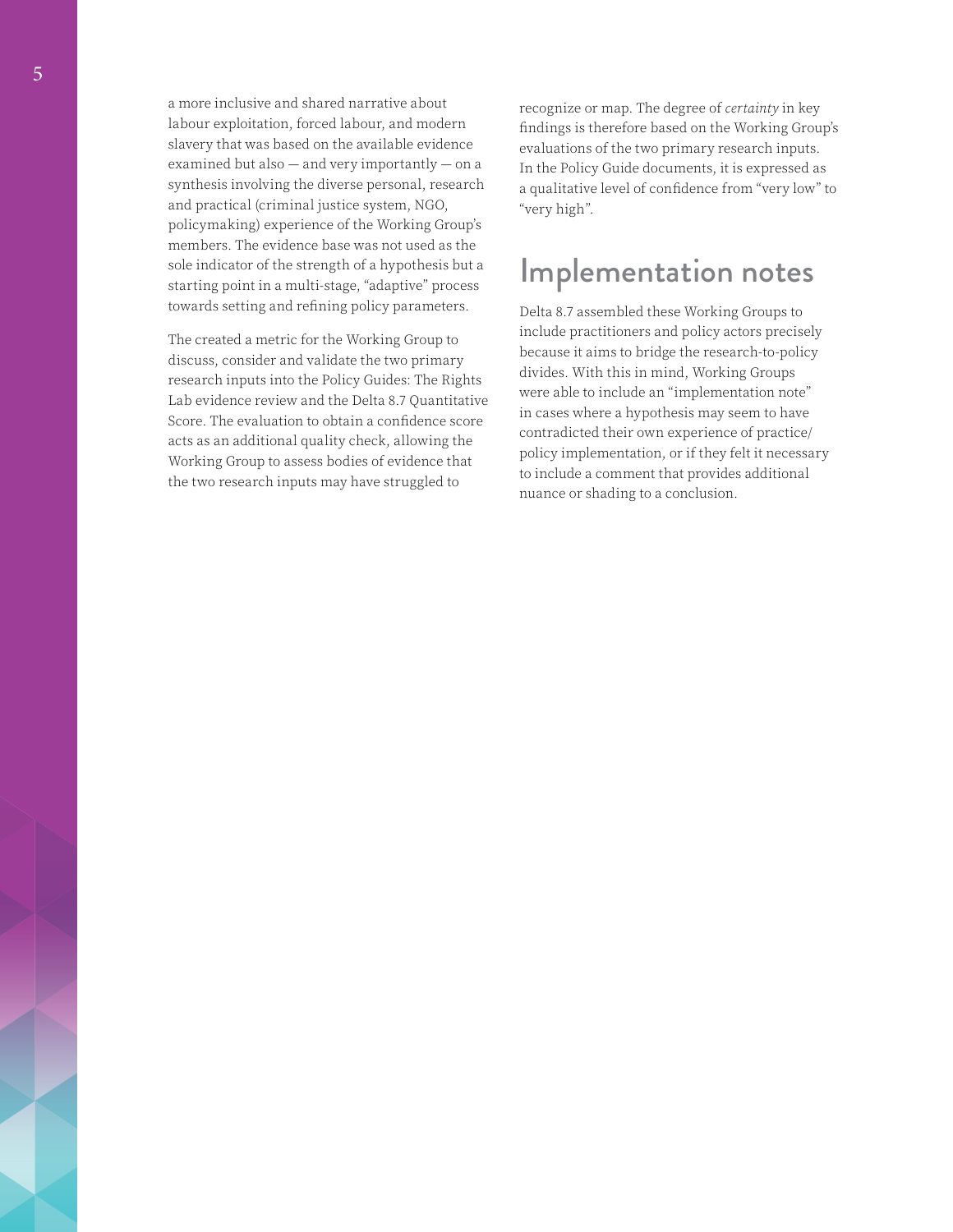<span id="page-10-0"></span>**Collaboration amongst civil society organizations that work with the private sector to raise awareness and offer effective remedies can help to address forced labour and human trafficking in business operations.** 

#### High Confidence

**Reason for confidence score:** A large number of studies supported this hypothesis. The studies were of high quality and in most cases used good sample sizes. The studies covered a diverse geographical area. The study findings were consistent with the practical experience of the reviewers.

### **Description**

The need for businesses to work with NGOs to effectively address modern slavery in relation to their business operations was captured across ten studies with focus on specific industries, populations and geographic regions; the findings are not widely applicable. These records emphasized the importance of multi-sector collaboration and coordination in addressing modern slavery in the private sector. Several sources in the group identified push and pull factors for exploitation of potential forced labour, particularly of women and children, by various businesses including transnational work agencies, which can exploit individuals and communities in grey areas not covered by national and international law (where no national or international body has both an incentive to and the ability to intervene). The studies: (a) make recommendations that could be implemented in the context that formed the subject matter of the report; (b) suggest that corporate engagement and action in partnership with governments, NGOs and charities, and other local stakeholders is critical for addressing modern slavery; and (c) show that a multi-stakeholder regional forum would provide a platform for the discussion of best practices in management and oversight, support improved labour conditions across value chains, and suggest how governments may improve their labour standards and regulations to address labour exploitation. However, the actual impact of these efforts in terms of improving measures to address forced labour and human trafficking in their business operations is not clear. Although the majority of respondents received interagency

collaborative training on human trafficking, they were not required to participate in anti-trafficking collaborative activities as part of their job description (87.3 per cent) and were not evaluated for such efforts during performance reviews (93.2 per cent). A small exception is the Thai fishing industry, wherein labour standards and conditions in the canned tuna industry showed a marked improvement as a result of pressure from overseas buyers, which needs to be seen as a proxy and not as evidence of direct impact. The evidence is given for specific sectors/industries, and it is not apparent that it translates to other sectors/ industries. The impact is anecdotal, and the claims have bias, based on the type of publication/author organizations; it is reasonable to expect that they are motivated to support the hypothesis despite there being little quantifiable evidence of impact.

### Strength of evidence

#### DIVERSITY

Research methods and approaches adopted in the studies considered in this hypothesis grouping were relatively diverse, with little repetition in the overall research design. The majority of claims in this grouping were tested through studies that involved primary data collection, predominantly adopting qualitative research methods and observational designs.

#### SIZE

Studies were geographically diverse, with two being global in nature. One study considered the regional context of Africa with a comparative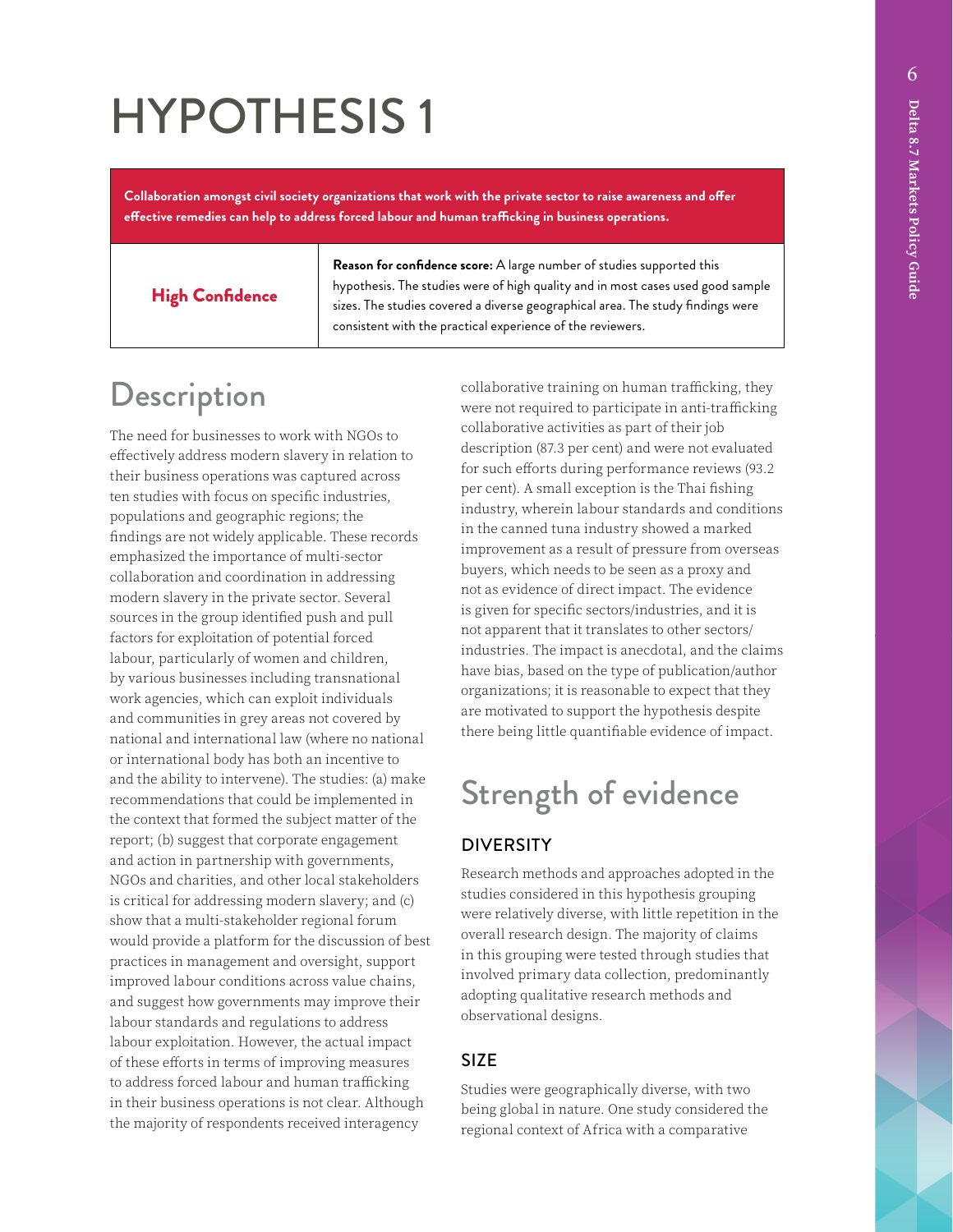study of six countries (Ethiopia, Ghana, Kenya, Tanzania, Uganda and Zanzibar), and another focusing on developed countries (Germany, New Zealand, Spain, Sweden, Switzerland, the UK and the US). The remaining records were national studies covering India, Mauritania, Thailand and the US (Michigan).

#### TECHNICAL QUALITY OF EVIDENCE

Evidence underpinning the hypothesis was considered to be transparent or somewhat transparent, valid or somewhat valid, and reliable or somewhat reliable in all cases. All studies were

published. The majority (six) were published in non-peer reviewed settings and the rest were published in peer-reviewed journals.

#### IMPLEMENTATION NOTES

Companies historically have not shown a high level of participation in transparency practices on elimination of forced labour in supply chains. Companies that do try to engage with civil society organizations to eliminate forced labour and human trafficking can still face obstacles addressing forced labour in mining or production of goods within the source country.

#### **Evidence Base**

Anti-Slavery International and Volunteers for Social Justice, *[Slavery in India's Brick Kilns & the Payment System: way](https://www.antislavery.org/wp-content/uploads/2017/09/Slavery-In-Indias-Brick-Kilns-The-Payment-System.pdf)  [forward in the fight for fair wages, decent work and eradication of slavery](https://www.antislavery.org/wp-content/uploads/2017/09/Slavery-In-Indias-Brick-Kilns-The-Payment-System.pdf)* (London: Anti-Slavery International, 2017).

Ellen Boccuzzi, *[Migrant and Child Labor in Thailand's Shrimp and Other Seafood Supply Chains: Labor Conditions and](https://asiafoundation.org/resources/pdfs/MigrantChildLaborinThailandsShrimpandOtherSeafoodSupplyChains.pdf)  [the Decision to Study or Work](https://asiafoundation.org/resources/pdfs/MigrantChildLaborinThailandsShrimpandOtherSeafoodSupplyChains.pdf)* (Bangkok: The Asia Foundation and International Labour Organization, 2015).

Justine Nolan and Gregory Bott, ["Global supply chains and human rights: spotlight on forced labour and modern](https://www.tandfonline.com/doi/abs/10.1080/1323238X.2018.1441610)  [slavery practices,](https://www.tandfonline.com/doi/abs/10.1080/1323238X.2018.1441610)" *Australian Journal of Human Rights* 24 (2018): 44-69.

Nkirote Laiboni, *[A Job at Any Cost: Experiences of African Women Migrant Domestic Workers in the Middle East](https://gaatw.org/publications/Africa_Domestic_Work_Consolidated_regional_report.pdf)* (Bangkok: Global Alliance Against Traffic in Women, 2020).

Quintin Lake, Jamie MacAlister, Cindy Berman, Matthew Gitsham and Nadine Page, *[Corporate Leadership on](https://moam.info/corporate-leadership-on-modern-slavery-ashridge-executive-_5a050e9a1723dd6b0275967e.html)  [Modern Slavery: How have companies responded to the UK Modern Slavery Act one year on?](https://moam.info/corporate-leadership-on-modern-slavery-ashridge-executive-_5a050e9a1723dd6b0275967e.html)* (London: Hult International Business School and The Ethical Trading Initiative, 2016).

Rebecca Surtees, "[Trapped at Sea: Using the Legal and Regulatory Framework to Prevent and Combat the](https://nexushumantrafficking.files.wordpress.com/2017/01/surtees-2013-trapped-at-sea.pdf)  [Trafficking of Seafarers and Fishers,"](https://nexushumantrafficking.files.wordpress.com/2017/01/surtees-2013-trapped-at-sea.pdf) *Groningen Journal of International Law* 1 (2013): 91-151.

Salamata Ouédrago Cheikhou, *[Lessons learned from socio-economic interventions in Mauritania](https://www.antislavery.org/wp-content/uploads/2019/09/Socio-economic-report-Mauritania-english.pdf)* (London: Anti-Slavery International, 2019).

Tonisha R. Jones and Faith E. Lutze, ["Anti-Human Trafficking Interagency Collaboration in the State of Michigan:](https://www.tandfonline.com/doi/abs/10.1080/23322705.2015.1075342)  [An Exploratory Study,"](https://www.tandfonline.com/doi/abs/10.1080/23322705.2015.1075342) *Journal of Human Trafficking* 2 (2016): 156-174.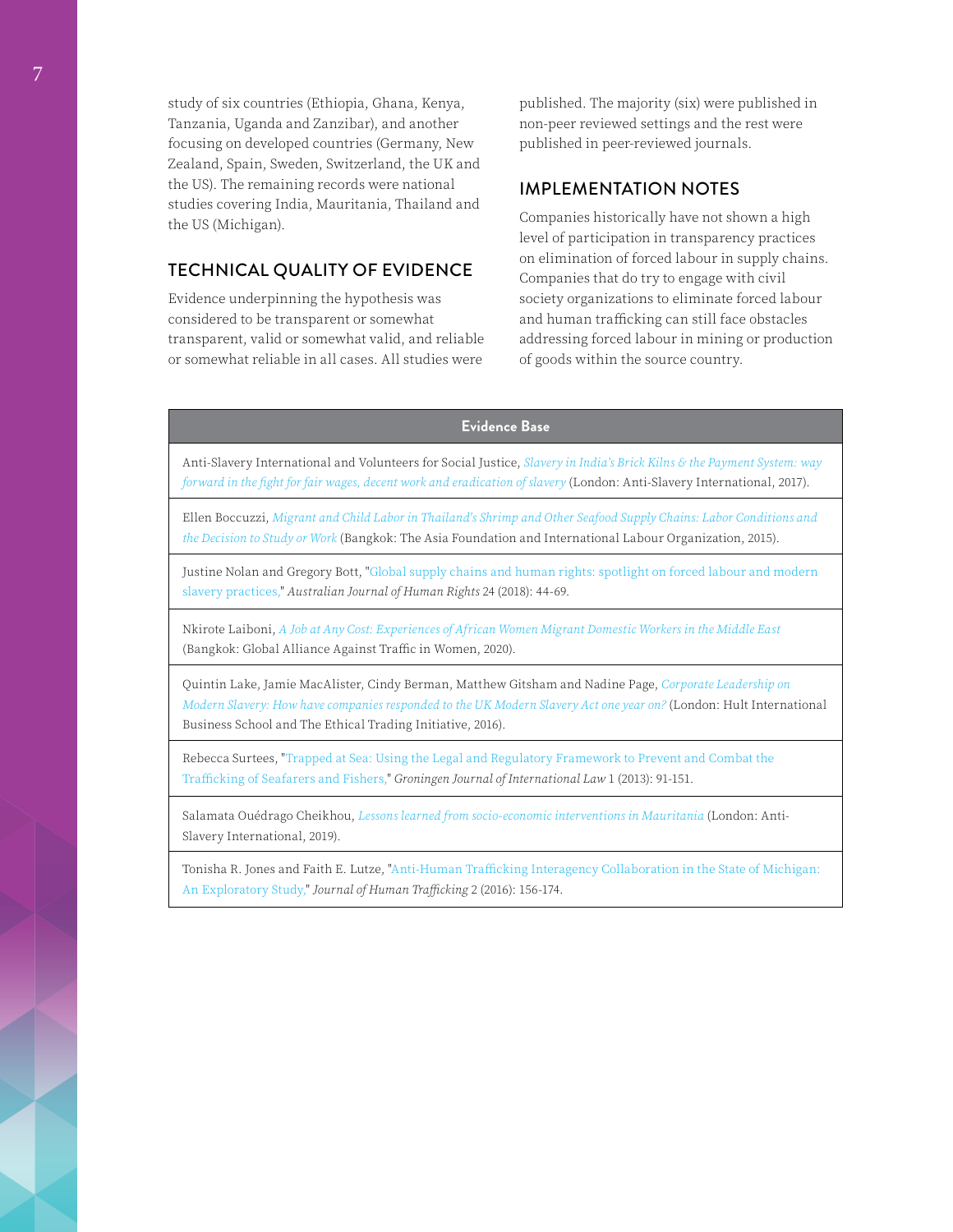<span id="page-12-0"></span>**Collaboration between brands, buyers and and suppliers improves the effectiveness of efforts to reduce forced labour and human trafficking in supply chains.**

High Confidence

**Reason for confidence score:** A large number of studies supported this hypothesis. The studies were of high quality and covered a diverse geographical area. The study findings were consistent with the practical experience of the reviewers.

### **Description**

The importance of collaboration between brands and other suppliers in reducing instances of forced labour was captured in 15 distinct claims across 12 records assessed. Assessment of the importance of collaboration between different stakeholders within supply chains is limited. Moreover, findings are likely to be specific to an area, and may not be extrapolatable to other sectors. Some studies in this group highlighted limitations of traditional compliance mechanisms, especially in developing countries. They stressed the importance of trust and responsibility for aligning supplier behaviour with buyers' codes of conduct. Others argued that collaboration with other stakeholders, such as trade unions, would help buying firms to improve labour standards in their suppliers. Similarly, rather than establishing arm's length relationships with suppliers, creation of a shared responsibility culture across supply chains was argued to foster higher standards for workers. Shortening the labour supply chain allows firms to better control the terms under which workers are initially approached, helping to avoid using rent-seeking local labour brokers in source countries. Countries and owners of mines and factories that engage in forced labour practices often engage in administrative and trade practices that conceal or make unclear the exact nature of their labour practices.

## Strength of evidence

#### DIVERSITY

The majority of claims involved either primary or secondary studies. Eight claims were tested with qualitative research methods, three through mixed methods and four adopted non-empirical approaches.

#### SIZE

Studies were geographically diverse, with the majority focusing on one country. One study considered the regional context of Africa, and one considered supply chain relationships between Brazil and the UK. Others focused on a single national context, covering India, New Zealand, the UK, the US and Viet Nam. The majority of studies used interviews for data collection. The sample size in these studies ranged from 21 to 293. Characteristics of interview samples varied significantly between studies. Whilst one study focused on the textile industry and conducted interviews on various stakeholders in the knitwear supply chain in India, another conducted interviews exclusively with migrant crew members. The studies in this hypothesis grouping benefit from a high level of direct engagement with affected communities compared to other hypotheses. Five studies included engagement directly with workers, and only three studies did not feature engagement with practitioners. Engagement with workers in these studies helps to strengthen the evidence on the final outcomes of measures adopted with regard exploitation in supply chains.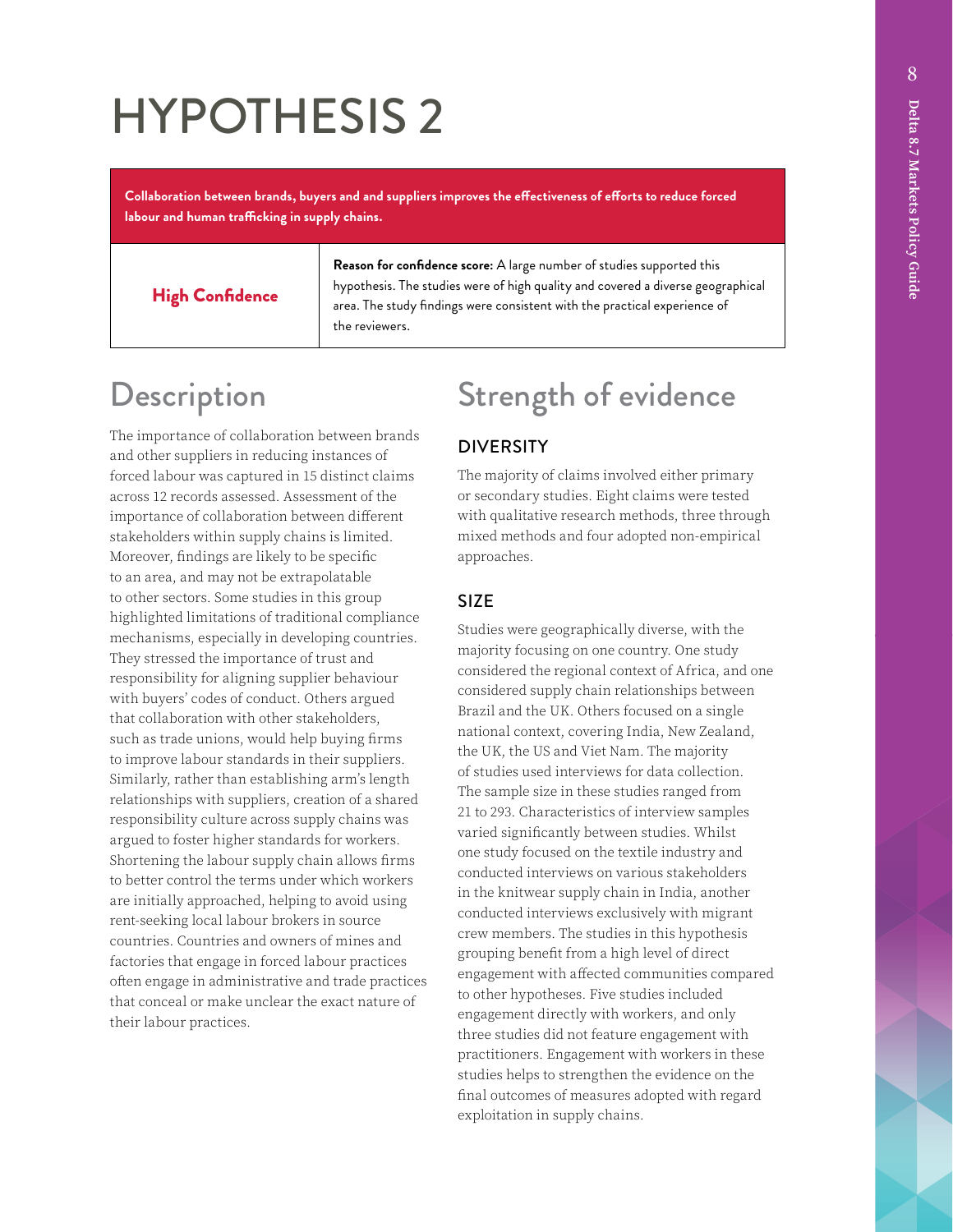#### TECHNICAL QUALITY OF EVIDENCE

The evidence underpinning this hypothesis was assessed to be strong, with the majority of claims recorded as clear, transparent, contextappropriate, valid, and reliable. Qualitative studies in this group were generally supported by literature reviews.

#### IMPLEMENTATION NOTES

Existing research makes strong assertions, and the initiatives examined have seen promising

beginnings; however, there is no real data on their outcomes. In order for this hypothesis to be rated more highly, further empirical research needs to be conducted that also reviews the substantial breadth of law in relation to ultimate buying firms. The evidence suggests collaboration alone is insufficient, but robust regulations and laws that are adequately enforced are also needed in tandem with collaboration to combat modern slavery. Sufficient time has not yet passed to adequately assess the impact of this regulatory approach.

#### **Evidence Base**

Caroline Emberson, *[Tackling slavery in supply chains: lessons from Brazilian-UK beef and timber](https://corporate-responsibility.org/wp-content/uploads/2019/03/emberson-tackling-slavery-in-supply-chains-2.pdf)* (Nottingham: University of Nottingham Rights Lab, 2019)

Christina Stringer, Steve Hughes, D Hugh Whittaker, Nigel Haworth and Glenn Simmons, ["Labour standards and](https://www.antislaverycommissioner.co.uk/media/1254/time-to-deliver.pdf)  [regulation in global value chains: The case of the New Zealand Fishing Industry,](https://www.antislaverycommissioner.co.uk/media/1254/time-to-deliver.pdf)" *Environment and Planning* 48 (2016): 1910-1927.

Ellen Boccuzzi, *[Migrant and Child Labor in Thailand's Shrimp and Other Seafood Supply Chains: Labor Conditions and](https://asiafoundation.org/resources/pdfs/MigrantChildLaborinThailandsShrimpandOtherSeafoodSupplyChains.pdf)  [the Decision to Study or Work](https://asiafoundation.org/resources/pdfs/MigrantChildLaborinThailandsShrimpandOtherSeafoodSupplyChains.pdf)* (Bangkok: The Asia Foundation and International Labour Organization, 2015)

Jennifer Gordon, "[Regulating the Human Supply Chain,](https://papers.ssrn.com/sol3/papers.cfm?abstract_id=2914424)" *Iowa Law Review* 102 (2017): 445-504.

Liva Sreedharan and Aarti Kapoor, *[Sitting on pins and needles: A rapid assessment of labour conditions in Vietnam's](https://www.antislavery.org/wp-content/uploads/2019/04/Pins-and-Needles-Vietnam-supply-chains-report.pdf)  [garment sector](https://www.antislavery.org/wp-content/uploads/2019/04/Pins-and-Needles-Vietnam-supply-chains-report.pdf)* (London: Anti-Slavery International, 2018).

Marley S. Weiss, "[Human Trafficking and Forced Labor: A Primer,](https://www.jstor.org/stable/26410780?seq=1)" *ABA Journal of Labor & Employment Law* 31 (2015): 1-52.

Nicole Fleury, "[Offering a Carrot to Complement the Stick: Providing Positive Incentives in Public Procurement](https://www.americanbar.org/groups/public_contract_law/publications/public_contract_law_jrnl/48-2/human-trafficking/)  [Frameworks to Combat Human Trafficking,](https://www.americanbar.org/groups/public_contract_law/publications/public_contract_law_jrnl/48-2/human-trafficking/)" *Public Contract Law Journal* 48, 2 (2019): 397-421.

Nkirote Laiboni, *[A Job at Any Cost: Experiences of African Women Migrant Domestic Workers in the Middle East](https://gaatw.org/publications/Africa_Domestic_Work_Consolidated_regional_report.pdf)* (Bangkok: Global Alliance Against Traffic in Women, 2020)

Quintin Lake, Jamie MacAlister, Cindy Berman, Matthew Gitsham and Nadine Page, *[Corporate approaches to](https://docplayer.net/20767040-Corporate-approaches-to-addressing-modern-slavery-in-supply-chains.html)  [addressing modern slavery in supply chains: A snapshot of current practice](https://docplayer.net/20767040-Corporate-approaches-to-addressing-modern-slavery-in-supply-chains.html)* (London: Hult International Business School and The Ethical Trading Initiative, 2015).

Samantha Goethals, Joe Bardwell, Mariam Bhacker and Bahaa Ezzelarab, "[Business Human Rights Responsibility](https://econpapers.repec.org/article/cupbuhurj/v_3a2_3ay_3a2017_3ai_3a02_3ap_3a335-342_5f00.htm)  [for Refugees and Migrant Workers: Turning Policies into Practice in the Middle East,](https://econpapers.repec.org/article/cupbuhurj/v_3a2_3ay_3a2017_3ai_3a02_3ap_3a335-342_5f00.htm)" *Business and Human Rights Journal* 2 (2017): 335-342.

Vivek Soundararajan and Jill A. Brown, "[Voluntary Governance Mechanisms in Global Supply Chains: Beyond CSR](https://link.springer.com/article/10.1007/s10551-014-2418-y)  [to a Stakeholder Utility Perspective,](https://link.springer.com/article/10.1007/s10551-014-2418-y)" *Journal of Business Ethics* 134 (2016): 8-102.

Vivek Soundararajan, Zaheer Khan and Shlomo Yedidia Tarba, "[Beyond brokering: Sourcing agents, boundary](https://doi.org/10.1177/0018726716684200)  [work and working conditions in global supply chains,"](https://doi.org/10.1177/0018726716684200) *Human Relations* 71 (2018): 481-509.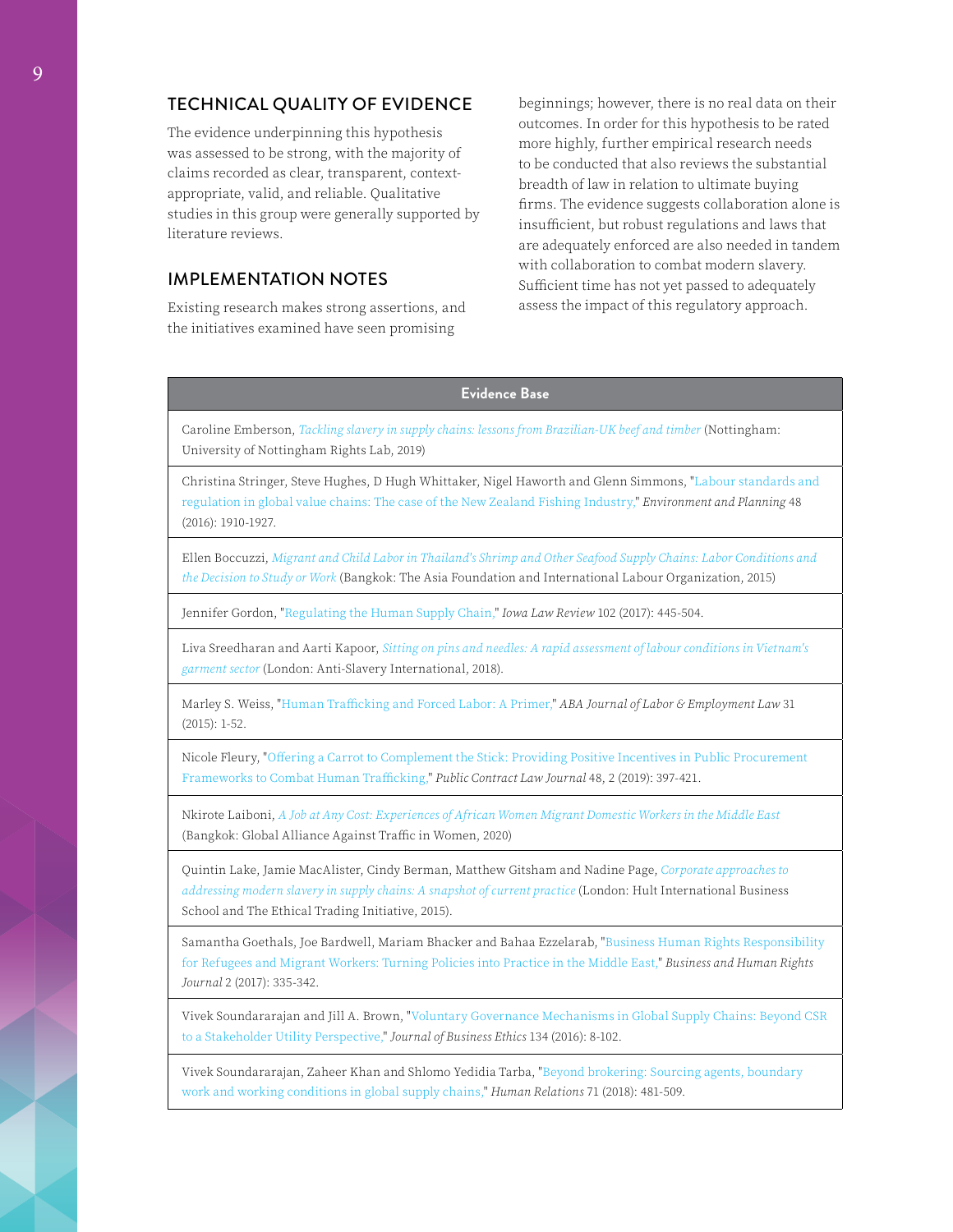<span id="page-14-0"></span>**Government legislation that enforces mandatory corporate reporting on modern slavery offers transparency that helps to reduce forced labour.**

High Confidence

**Reason for confidence score:** The evidence supporting this hypothesis was strong, with a significant quantity of relevant data. The studies were of high quality and in most cases used good sample sizes. The studies covered a diverse geographical area. The findings were consistent with the practical experience of the reviewers.

### **Description**

The evidentiary base for this hypothesis included 11 studies, most of which examined country- or region-specific policy impacts; the findings are not widely applicable. Corporate reporting legislation addressing modern slavery and human trafficking is mostly found in developed economies. Therefore, it is no surprise that most studies in this grouping had samples from developed countries for claim testing. Studies generally agreed on the positive impact of anti-slavery legislation in tackling forced labour and human trafficking. It was stated that legislation increased the number and quality of company disclosures. Similarities were observed amongst competing companies' reports. It is suggested that certain initiatives would improve corporate responses to modern slavery risk. However, there is no evidence of actual impact. Other sources offer a theoretical discussion of existing approaches to the imposition of corporate duties in relation to supply chains.

## Strength of evidence

#### DIVERSITY

Research methods adopted in the studies in this group reflected the subject matter, and predominantly focused on analysis of the legal and regulatory frameworks in place, and corporate compliance with them. The majority of claims were found in primary and secondary studies. Six studies in this group combined legal and policy analysis with literature review, with one of these studies

also drawing on observations from consultations and engagements with key stakeholders and practitioners. Three studies conducted content analysis on company reports and disclosures, considering 100, 105, and 204 companies respectively. One study combined documentary analysis with a survey of companies. In one case, the study engaged directly with workers, as well as key stakeholders, conducting interviews with sex workers, factory executives, NGOs, local workers, police and military officials. This was combined with two focus groups of workers.

#### SIZE

Studies were geographically diverse, with the majority focusing on a single national context. Whilst most of the studies focused on firms based in developed economies, one study focused on Sri Lanka.

Although data was drawn from various countries, four studies used firm modern slavery statements for analysis. These studies benefitted from both quantitative and qualitative research methods. The number of firms under investigation in these samples varied between 30 and 204. Two studies utilized interview techniques for data collection, with sample sizes ranging from 30 to 41.

#### TECHNICAL QUALITY OF EVIDENCE

The evidence underpinning this hypothesis was assessed to be strong, with the majority of claims recorded as clear, transparent, context-appropriate and valid. All studies were published, with nine (75 per cent) published in peer-reviewed journals.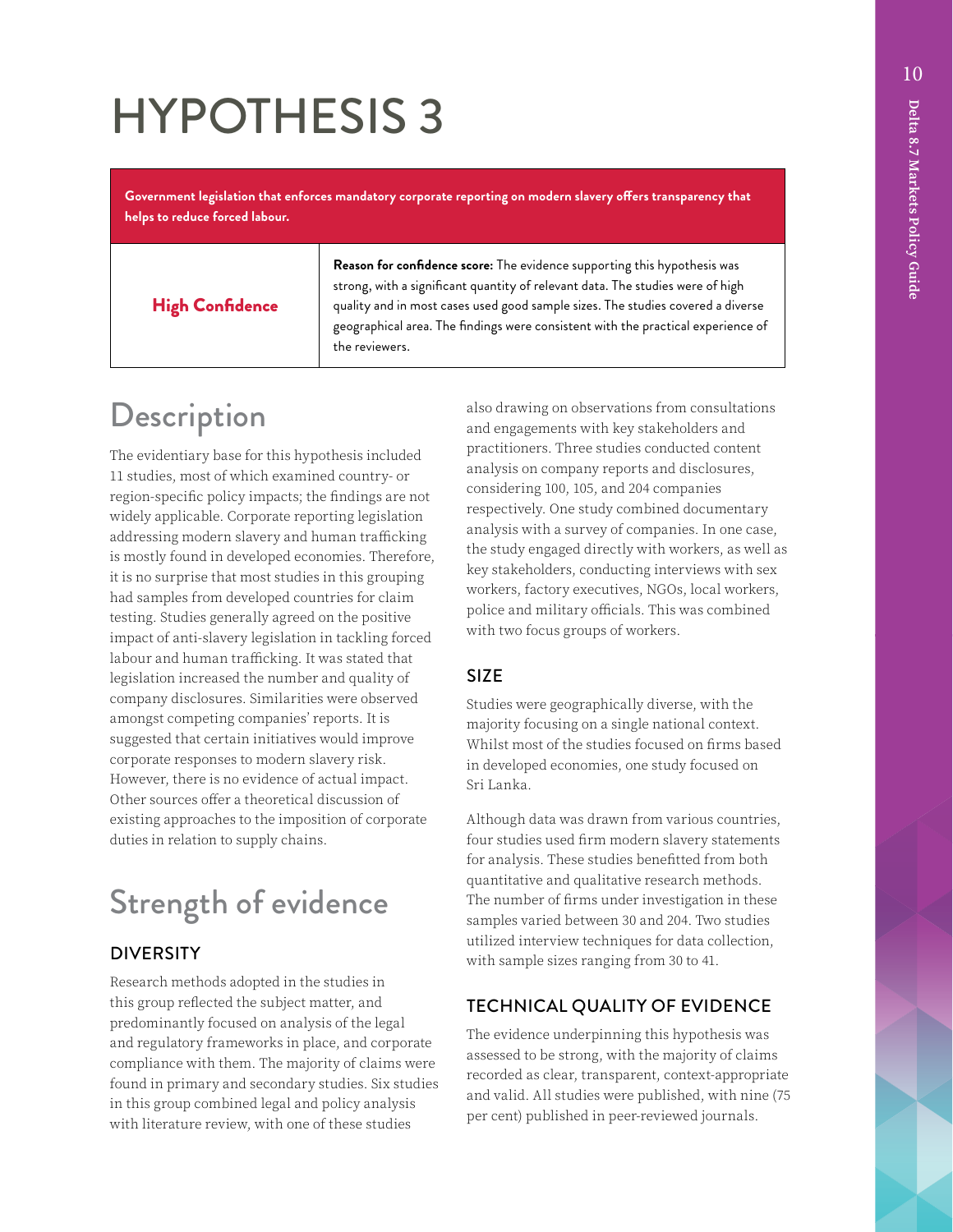#### IMPLEMENTATION NOTES

Assessments of the extensiveness of information provided indicate that the disclosure response appeared to be more symbolic than substantive in nature. Disclosures tended to focus on company policy, rather than on specific slaveryrelated subthemes or problems that could be addressed, on any quantitative targets, or on financial resources provided to deal with the problems. Simply requiring corporate reporting or statements is insufficient. In most instances there is a lack of transparency and accountability from companies who have statements listed on company websites. Stricter standards for what is

required in the reporting, quantitative measures, and accountability are required. There is certainly evidence that the UK policy is taken seriously. There are also small studies that show unintended consequences in the implementation of such policies. A broader analysis of how compliance is measured and of policies in different geographical areas to better assess the impact of government policies is required. The evidence suggests it is not just collaboration but regulations and laws that are needed, and the government must enforce them to combat trafficking. Sufficient time has not yet passed to adequately assess the impact of this regulatory approach.

#### **Evidence Base**

Gary Craig, "[The UK's Modern Slavery Legislation: An Early Assessment of Progress,](https://www.google.com/search?q=Gary+Craig%2C+%22The+UK%E2%80%99s+Modern+Slavery+Legislation%3A+An+Early+Assessment+of+Progress%2C%22+Social+Inclusion+5%3A+16-27+(2017).&oq=Gary+Craig%2C+%22The+UK%E2%80%99s+Modern+Slavery+Legislation%3A+An+Early+Assessment+of+Progress%2C%22+Social+Inclusion+5%3A+16-27+(2017).&aqs=chrome..69i57.276j0j4&sourceid=chrome&ie=UTF-8)" *Social Inclusion* 5 (2017): 16-27.

Ian Turner, "[Human Rights, Positive Obligations, and Measures to Prevent Human Trafficking in the United](https://www.tandfonline.com/doi/abs/10.1080/23322705.2015.1034612)  [Kingdom,](https://www.tandfonline.com/doi/abs/10.1080/23322705.2015.1034612)" *Journal of Human Trafficking* 1 (2015): 296-317.

James Sinclair, "[Strategic Litigation as a Tool to Combat Modern Slavery,"](https://slavefreetoday.org/journal_of_modern_slavery/v4i2a3_Strategic_Litigation_as_a_Tool_to_Combat_Modern_Slavery_sinclair.pdf) *Journal of Modern Slavery* 4 (2018): 47-65.

Justine Nolan and Gregory Bott, ["Global supply chains and human rights: spotlight on forced labour and modern](https://www.tandfonline.com/doi/abs/10.1080/1323238X.2018.1441610)  [slavery practices,"](https://www.tandfonline.com/doi/abs/10.1080/1323238X.2018.1441610) *Australian Journal of Human Rights* 24 (2018): 44-69.

Katherine Leanne Christ, Kathyayini Kathy Rao and Roger Leonard Burritt, "[Accounting for modern slavery: an](https://econpapers.repec.org/article/emeaaajpp/aaaj-11-2017-3242.htm)  [analysis of Australian listed company disclosures,](https://econpapers.repec.org/article/emeaaajpp/aaaj-11-2017-3242.htm)" *Accounting, Auditing & Accountability Journal* 32 (2019): 836-865.

Marilyn Croser and William Meade, *[Who Made Our Uniforms? UK Public Sector Apparel Procurement: Ensuring](https://www.readkong.com/page/who-made-our-uniforms-4067818)  [Transparency and Respect for Human Rights](https://www.readkong.com/page/who-made-our-uniforms-4067818)* (London: CORE and the International Corporate Accountability Roundtable, 2018).

Olivier Thévenon and Eric Edmonds, ["Child labour: Causes, consequences and policies to tackle it,](https://www.oecd-ilibrary.org/docserver/f6883e26-en.pdf?expires=1615484186&id=id&accname=guest&checksum=82C63DDCA3D7373CF4D9FFC2673766E0)" *OECD Social, Employment and Migration Working Papers* 235 (2019).

Rachel N. Birkey, Ronald P. Guidry, Mohammad Azizul Islam and Dennis M. Patten, "[Mandated Social Disclosure:](https://ideas.repec.org/a/kap/jbuset/v152y2018i3d10.1007_s10551-016-3364-7.html)  [An Analysis of the Response to the Californian Transparency in Supply Chains Act of 2010,"](https://ideas.repec.org/a/kap/jbuset/v152y2018i3d10.1007_s10551-016-3364-7.html) *Journal of Business Ethics* 152 (2018): 827-841.

Sandya Hewamanne, "[Surveillance by Another Name: The Modern Slavery Act, Global Factory Workers and Part](https://www.google.com/search?client=safari&rls=en&q=Sandya+Hewamanne,+%22Surveillance+by+Another+Name:+The+Modern+Slavery+Act,+Global+Factory+Workers+and+Part-time+Sex+Work+in+Sri+Lanka,%22+Journal+of+Women+in+Culture+and+Society+45:+653-677+(2020).&ie=UTF-8&oe=UTF-8)[time Sex Work in Sri Lanka,"](https://www.google.com/search?client=safari&rls=en&q=Sandya+Hewamanne,+%22Surveillance+by+Another+Name:+The+Modern+Slavery+Act,+Global+Factory+Workers+and+Part-time+Sex+Work+in+Sri+Lanka,%22+Journal+of+Women+in+Culture+and+Society+45:+653-677+(2020).&ie=UTF-8&oe=UTF-8) *Journal of Women in Culture and Society* 45 (2020): 653-677.

Stephen John New, "[Modern slavery and the supply chain: the limits of corporate social responsibility?"](https://discovered.ed.ac.uk/primo-explore/fulldisplay?docid=TN_cdi_proquest_journals_1748935092&context=PC&vid=44UOE_VU2&lang=en_US&search_scope=default_scope&adaptor=primo_central_multiple_fe&tab=default_tab&query=creator,exact,%20New,%20John) *Supply Chain Management* 20 (2015): 697-707.

Yoon Jin Ma, Hyun‐Hwa Lee and Kylie Goerlitz, "[Transparency of Global Apparel Supply Chains: Quantitative](https://onlinelibrary.wiley.com/doi/abs/10.1002/csr.1378)  [Analysis of Corporate Disclosures,"](https://onlinelibrary.wiley.com/doi/abs/10.1002/csr.1378) *Corporate Social Responsibility and Environmental Management* 23 (2016): 308-318.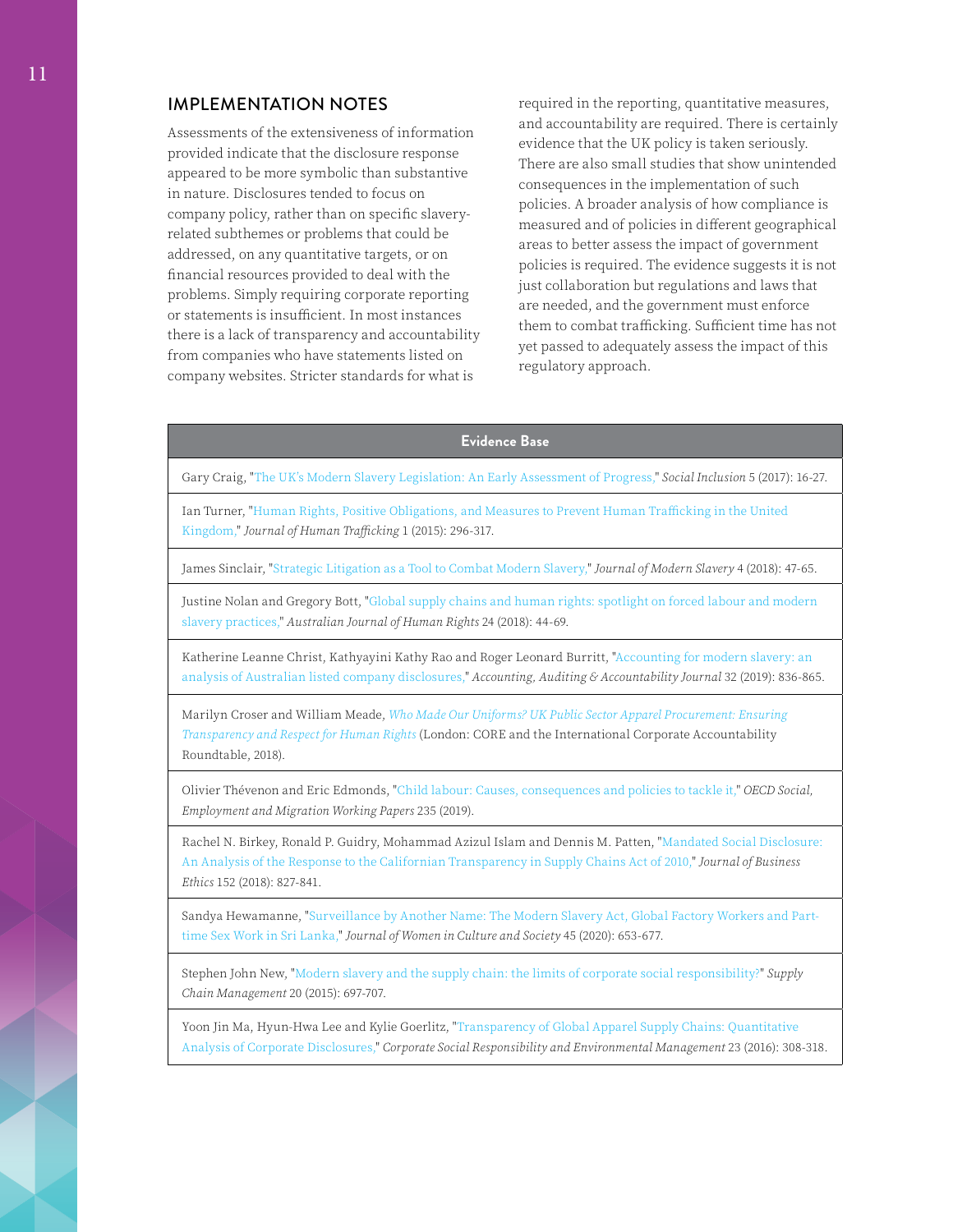<span id="page-16-0"></span>**If forced labour, human trafficking and child labour are treated as an issue in silo there can be unintended socioeconomic consequences that prevent their eradication.**

#### High Confidence

**Reason for confidence score:** The evidence supporting this hypothesis was strong, with a significant quantity of relevant data. The study findings were consistent with the practical experience of the reviewers.

### **Description**

Research and evidence have repeatedly demonstrated that forced labour, human trafficking and child labour are complex issues intertwining with elements such as poverty, debt, vulnerability, legal structure and social norms. There is therefore a need to recognize and address forced labour, human trafficking and child labour through a systems lens instead of treating them as issues in silo. Failing to recognize its complexity can result in unintended socioeconomic consequences, as the systems may adapt in unexpected ways. For example, if not supported carefully, survivors of human trafficking rescued through raids may fall back into trafficking again due to lack of options to sustain a livelihood. Interventions have to take into account these dynamic system and should aim to address the underlying systemic issues that result in forced labour, human trafficking and child labour.

#### DIVERSITY

The diversity of evidence underpinning this hypothesis is varied; amongst the evidence base a diverse range of research and implementation approaches were used. The majority of claims in this grouping were tested through studies that involved primary data collection, predominantly adopting qualitative research methods and observational designs.

#### SIZE

There are six pieces of evidence collected to support this hypothesis. The studies in this hypothesis group were geographically diverse. National studies covered Australia, Benin, Brazil, Cape Verde, the Gambia, Ghana, Greece, India, Indonesia, Italy, Japan, Libya, Malaysia, Mauritania, Mozambique, Qatar, Senegal, Spain, Sri Lanka, Syria, Thailand, Turkey, the United Arab Emirates, the UK (Yorkshire and the Humber) and the US.

#### TECHNICAL QUALITY OF EVIDENCE

The strength of evidence underpinning this hypothesis was assessed to support a positive finding on the hypothesis, with the majority considered to be clear, transparent, contextappropriate, valid, reliable and cogent.

#### **Evidence Base**

Augendra Bhukuth, Jérôme Ballet and Nicolas Sirven, "[Bonded Labour or What Else? A Case Study in Tamil Nadu,](https://www.google.com/search?client=safari&rls=en&q=Augendra+Bhukuth,+J%C3%A9r%C3%B4me+Ballet+and+Nicolas+Sirven,+%22Bonded+Labour+or+What+Else%3F+A+Case+Study+in+Tamil+Nadu,+India,%22+Journal+of+International+Development+30:+745-759+(2018).&ie=UTF-8&oe=UTF-8)  [India,](https://www.google.com/search?client=safari&rls=en&q=Augendra+Bhukuth,+J%C3%A9r%C3%B4me+Ballet+and+Nicolas+Sirven,+%22Bonded+Labour+or+What+Else%3F+A+Case+Study+in+Tamil+Nadu,+India,%22+Journal+of+International+Development+30:+745-759+(2018).&ie=UTF-8&oe=UTF-8)" *Journal of International Development* 30 (2018): 745-759.

Bethany Jackson, Jessica L. Decker Sparks, Chloe Brown and Doreen S. Boyd, "[Understanding the co-occurrence](https://conbio.onlinelibrary.wiley.com/doi/pdf/10.1111/csp2.183)  [of tree loss and modern slavery to improve efficacy of conservation actions and policies,"](https://conbio.onlinelibrary.wiley.com/doi/pdf/10.1111/csp2.183) *Conservation Science and Practice* 2 (2020).

Caroline Theoharides, "[The Unintended Consequences of Migration Policy on Origin-Country Labor Market](https://www.sciencedirect.com/science/article/abs/pii/S0304387818310307)  [Decisions,](https://www.sciencedirect.com/science/article/abs/pii/S0304387818310307)" *Journal of Development Economics* 142 (2020).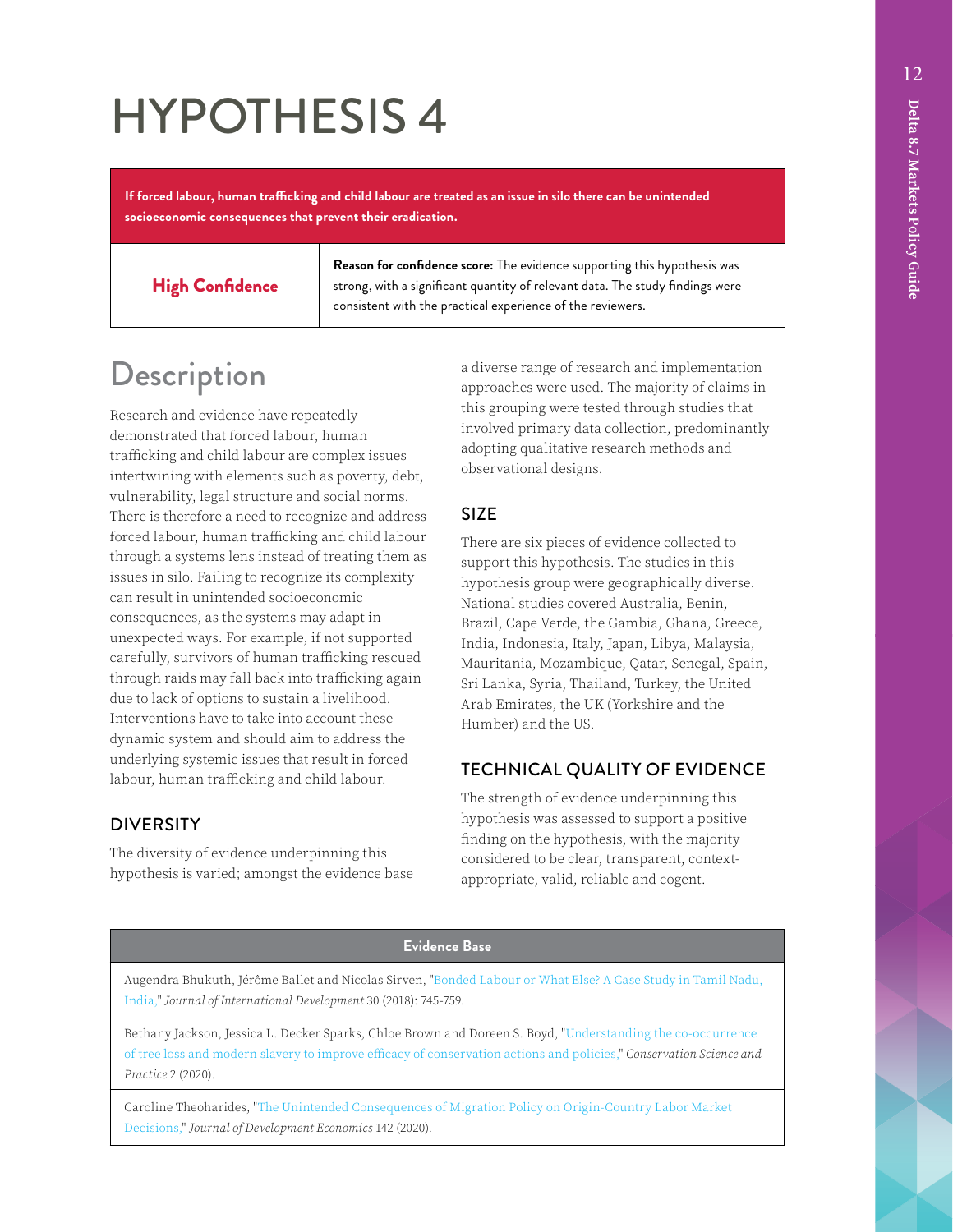Daniel Murphy, "[Hidden Chains: Rights Abuses and Forced Labor in Thailand's Fishing Industry,"](https://www.hrw.org/report/2018/01/23/hidden-chains/rights-abuses-and-forced-labor-thailands-fishing-industry) (New York: Human Rights Watch, 2018).

Douglas Guilfoyle, "[Transnational Criminal Law as a Governance Strategy in the Global Labour Marker:](https://doi.org/10.1093/rsq/hdq006)  [Criminalizing Globalisation from Below,"](https://doi.org/10.1093/rsq/hdq006) *Refugee Survey Quarterly* 29 (2011): 185-205.

Genevieve LeBaron and Ellie Gore, ["Gender and Forced Labour: Understanding the Links in Global Cocoa Supply](https://www.tandfonline.com/doi/full/10.1080/00220388.2019.1657570)  [Chains,"](https://www.tandfonline.com/doi/full/10.1080/00220388.2019.1657570) *The Journal of Development Studies* 56 (2020): 1095-1117.

Monti Narayan Datta and Kevin Bales, "[Slavery is Bad for Business: Analyzing the Impact of Slavery on National](https://hull-repository.worktribe.com/output/470513/slavery-is-bad-for-business-analyzing-the-impact-of-slavery-on-national-economies.)  [Economies,](https://hull-repository.worktribe.com/output/470513/slavery-is-bad-for-business-analyzing-the-impact-of-slavery-on-national-economies.)" *The Brown Journal of World Affairs* 19 (2013): 205-224.

Neil Howard, ["Protecting Children from Trafficking in Benin: In Need of Politics and Participation,"](https://researchportal.bath.ac.uk/en/publications/protecting-children-from-trafficking-in-benin-in-need-of-politics) *Development in Practice* 22 (2012): 460-472.

Olivier Thévenon and Eric Edmonds, "[Child labour: Causes, consequences and policies to tackle it,"](https://www.oecd-ilibrary.org/docserver/f6883e26-en.pdf?expires=1615484186&id=id&accname=guest&checksum=82C63DDCA3D7373CF4D9FFC2673766E0) *OECD Social, Employment and Migration Working Papers* 235 (2019).

Olubukola S. Adesina, "[Modern day slavery: poverty and child trafficking in Nigeria,](https://www.tandfonline.com/doi/abs/10.1080/14725843.2014.881278)" *African Identities* 12 (2014): 165-179.

Pardis Mahdavi, ["Gender, labour and the law: the nexus of domestic work, human trafficking and the informal](https://doi.org/10.1111/glob.12010)  [economy in the United Arab Emirates,](https://doi.org/10.1111/glob.12010)" *Global Networks* 13, 9 (2013): 425-440.

Pooja Theresa Stanlas, "[Transborder Human Trafficking in Malaysian Waters: Addressing the Root Causes,"](https://research-portal.najah.edu/migrant/1989/) *Journal of Maritime Law and Commerce* 41 (2010): 595-606.

Prashant Bharadwaj, Leah K. Lakdawala and Nicholas Li, "[Perverse Consequences of Well-Intentioned Regulation:](https://www.nber.org/papers/w19602)  [Evidence from India's Child Labor Ban,"](https://www.nber.org/papers/w19602) *Journal of the European Economic Association* 18 (2020): 1158-1195.

Sandya Hewamanne, "[Surveillance by Another Name: The Modern Slavery Act, Global Factory Workers and Part](https://www.journals.uchicago.edu/doi/full/10.1086/706471)[time Sex Work in Sri Lanka,"](https://www.journals.uchicago.edu/doi/full/10.1086/706471) *Journal of Women in Culture and Society* 45 (2020): 653-677.

Stuart N. Hodkinson, Hannah Lewis, Louise Waite and Peter Dwyer, ["Fighting or fuelling forced labour? The](https://journals.sagepub.com/doi/abs/10.1177/0261018320904311)  [Modern Slavery Act 2015, irregular migrants and the vulnerabilising role of the UK's hostile environment,](https://journals.sagepub.com/doi/abs/10.1177/0261018320904311)" *Critical Social Policy* 41, 1 (2020): 68-90.

Utami Dewi Anggia and Rezasyah Teuku, ["Indonesian Migrant Domestic Workers and Sustainable Development](https://www.e3s-conferences.org/articles/e3sconf/abs/2018/48/e3sconf_icenis18_09017/e3sconf_icenis18_09017.html)  [Goals: Feasible Policy and Practices,](https://www.e3s-conferences.org/articles/e3sconf/abs/2018/48/e3sconf_icenis18_09017/e3sconf_icenis18_09017.html)" *E3S Web of Conferences* 73 (2018).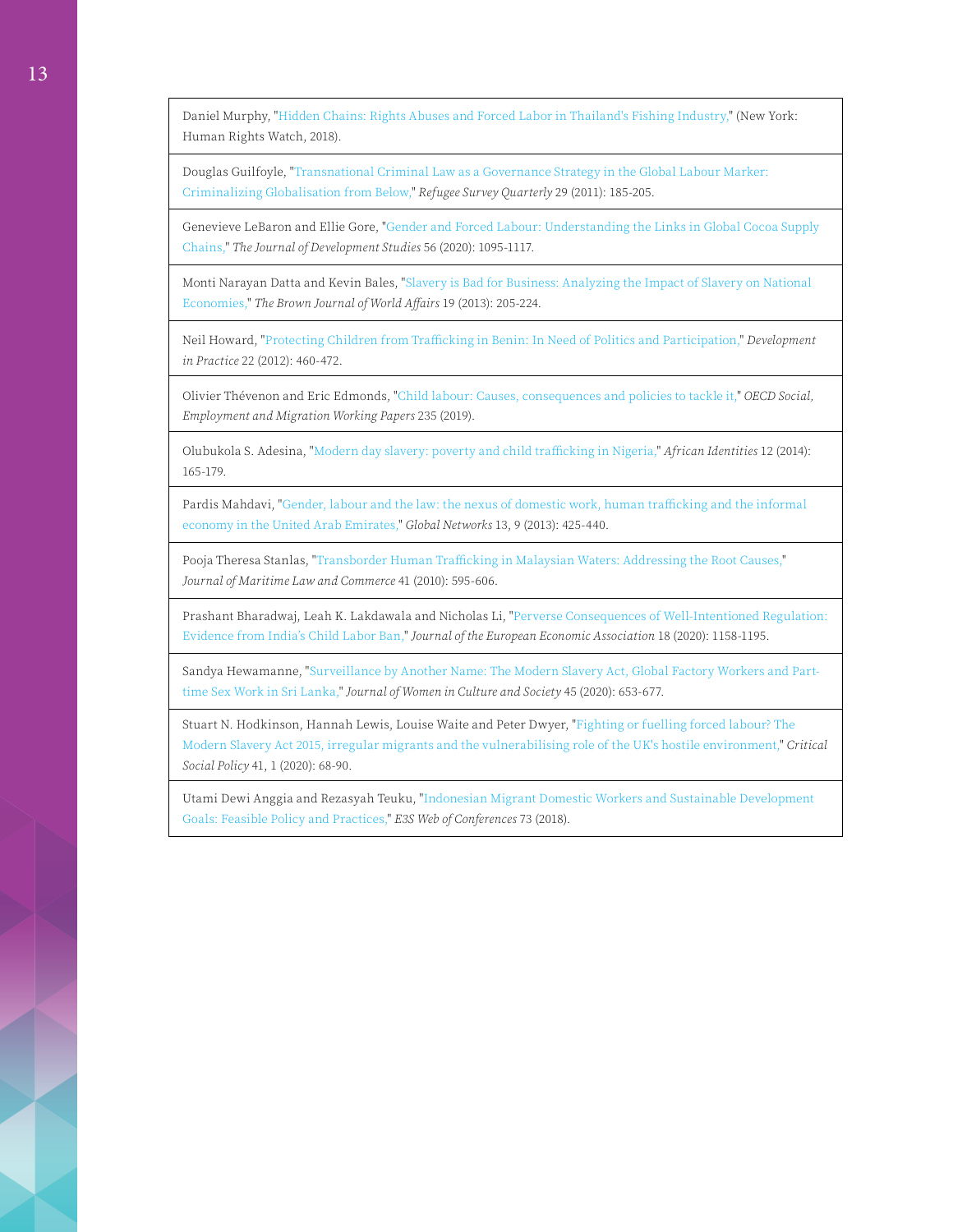<span id="page-18-0"></span>**In the formal economy, well-designed State regulation of the labour market would help mitigate forced labour and human trafficking.**

High Confidence

**Reason for confidence score:** The evidence supporting this hypothesis was strong, with a significant quantity of relevant data which had a large geographical reach. The study findings were consistent with the practical experience of the reviewers.

## Description

Implementation of effective changes to tackle pervasive modern slavery requires key stakeholders in government to address recruitment and payment practices drastically. Market-friendly business and labour regulations correlate with an increase in labour trafficking, whereas more stringently regulated labour markets correlate with a reduction in labour trafficking. However, regulation should be designed in a way that considers the whole system dynamic with careful consultation to avoid unintended consequences. Increasing the remit of, and resources assigned to, the Employment Agency Standards Inspectorate so that it is relevant to more companies and other intermediaries in the supply chain would result in labour exploitation being more easily identified and reduced. Improved regular immigration policies would make legal immigration easier and more affordable than illicit routes, making human trafficking and smuggling less profitable. However, whilst the formal sector benefits from well-designed State regulation, regulations for the informal sector — where workers are most vulnerable to be subjected to modern slavery and human trafficking — require recognition of the reality on the ground and ingenuity.

#### **DIVERSITY**

The diversity of evidence underpinning this hypothesis is varied across academic papers and NGO reports; amongst the evidence base a diverse range of research and implementation approaches were used. Three claims in this grouping were tested through studies that involved primary data collection, others were tested using secondary data and theoretical or conceptual sources.

#### SIZE

There are 14 pieces of evidence collected to support this hypothesis. The studies in this hypothesis group were geographically diverse, with some focusing on a single jurisdiction and others with an international focus. National studies covered China, India, Indonesia, Malaysia, Slovakia, South Africa and the UK.

#### TECHNICAL QUALITY OF EVIDENCE

The strength of evidence underpinning this hypothesis was assessed to support a positive finding on the hypothesis.

#### **Evidence Base**

Anti-Slavery International and Volunteers for Social Justice, *[Slavery in India's Brick Kilns & the Payment System: way](https://www.antislavery.org/wp-content/uploads/2017/09/Slavery-In-Indias-Brick-Kilns-The-Payment-System.pdf)  [forward in the fight for fair wages, decent work and eradication of slavery](https://www.antislavery.org/wp-content/uploads/2017/09/Slavery-In-Indias-Brick-Kilns-The-Payment-System.pdf)* (London: Anti-Slavery International, 2017).

Dursun Peksen, Shannon Lindsey Blanton and Robert G. Blanton, "[Neoliberal Policies and Human Trafficking for](https://journals.sagepub.com/doi/abs/10.1177/1065912917710339)  [Labor: Free markets, Unfree workers?,"](https://journals.sagepub.com/doi/abs/10.1177/1065912917710339) *Political Research Quarterly* 70 (2017): 673-686.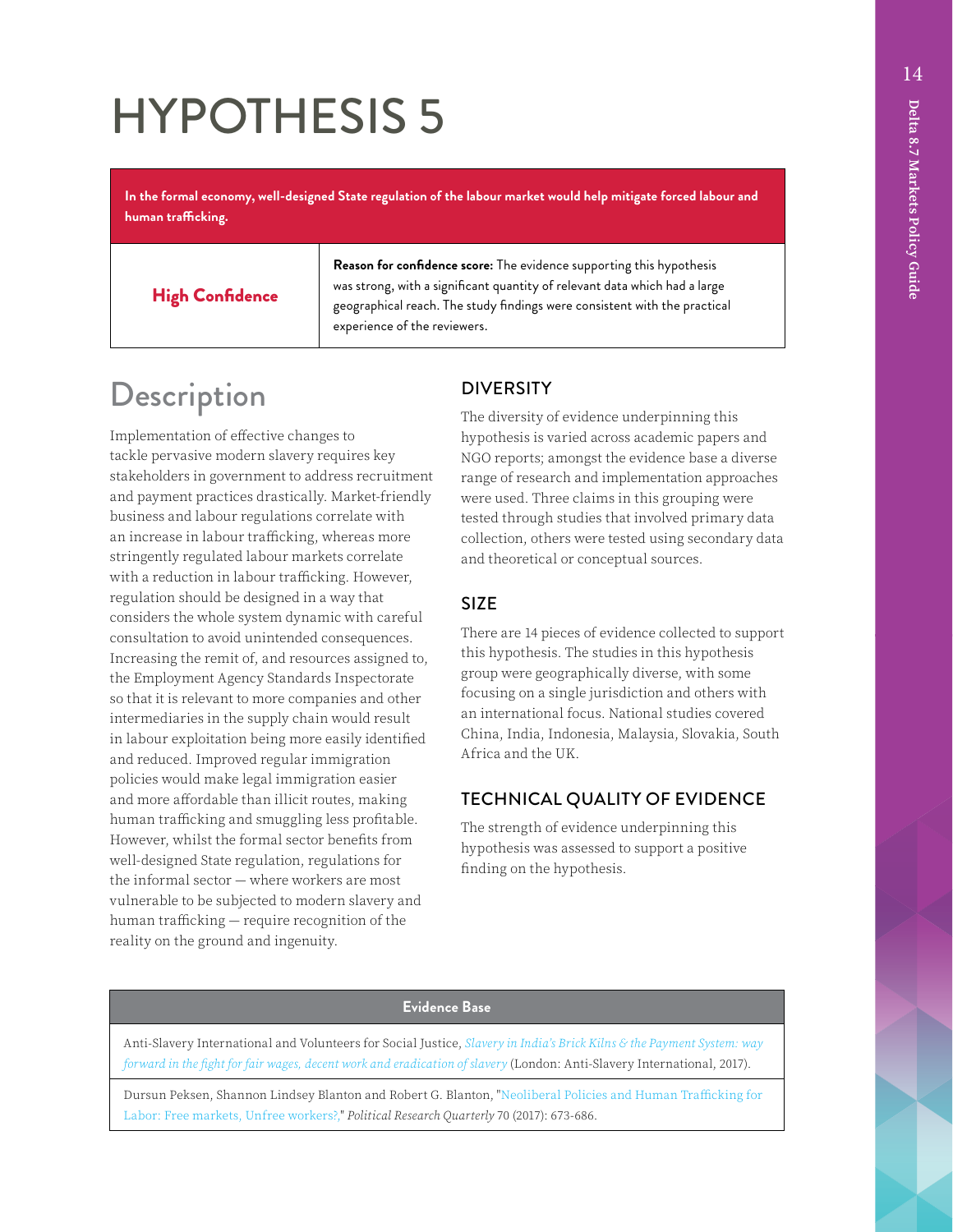Focus on Labour Exploitation and Josh Stride, *[Shaky Foundations: Labour Exploitation in London's Construction](https://www.labourexploitation.org/publications/shaky-foundations-labour-exploitation-londons-construction-sector)  [Sector](https://www.labourexploitation.org/publications/shaky-foundations-labour-exploitation-londons-construction-sector)* (London: FLEX, 2018).

Focus on Labour Exploitation, *[Risky Business: Tackling Exploitation in the UK Labour Market](https://www.labourexploitation.org/publications/risky-business-tackling-exploitation-uk-labour-market)* (London: FLEX, 2017).

Hannah E. Britton and Laura A. Dean, "[Policy Responses to Human Trafficking in Southern Africa: Domesticating](https://link.springer.com/article/10.1007/s12142-014-0303-9)  [International Norms,](https://link.springer.com/article/10.1007/s12142-014-0303-9)" *Human Rights Review* 15 (2014): 305-328.

Liva Sreedharan and Aarti Kapoor, *[Sitting on pins and needles: A rapid assessment of labour conditions in Vietnam's](https://www.antislavery.org/wp-content/uploads/2019/04/Pins-and-Needles-Vietnam-supply-chains-report.pdf)  [garment sector](https://www.antislavery.org/wp-content/uploads/2019/04/Pins-and-Needles-Vietnam-supply-chains-report.pdf)* (London: Anti-Slavery International, 2018).

Olivier Thévenon and Eric Edmonds, "[Child labour: Causes, consequences and policies to tackle it,"](https://www.oecd-ilibrary.org/docserver/f6883e26-en.pdf?expires=1615484186&id=id&accname=guest&checksum=82C63DDCA3D7373CF4D9FFC2673766E0) *OECD Social, Employment and Migration Working Papers* 235, (2019).

Prashant Bharadwaj, Leah K. Lakdawala, and Nicholas Li, ["Perverse Consequences of Well-Intentioned Regulation:](https://www.nber.org/papers/w19602)  [Evidence from India's Child Labor Ban,](https://www.nber.org/papers/w19602)" *Journal of the European Economic Association* 18 (2020): 1158-1195.

Rebecca Surtees, "[Trapped at Sea: Using the Legal and Regulatory Framework to Prevent and Combat the](https://nexushumantrafficking.files.wordpress.com/2017/01/surtees-2013-trapped-at-sea.pdf)  [Trafficking of Seafarers and Fishers,"](https://nexushumantrafficking.files.wordpress.com/2017/01/surtees-2013-trapped-at-sea.pdf) *Groningen Journal of International Law* 1 (2013): 91-151.

Rutvica Andrijasevic and Tonia Novitz, "[Supply Chains and Unfree Labor: Regulatory Failure in the Case of](https://www.tandfonline.com/doi/abs/10.1080/23322705.2020.1691817)  [Samsung Electronics in Slovakia,"](https://www.tandfonline.com/doi/abs/10.1080/23322705.2020.1691817) *Journal of Human Trafficking* 6 (2020): 195-208.

Xiaoying Li and Richard B. Freeman, ["How Does China's New Labour Contract Law Affect Floating Workers?"](https://onlinelibrary.wiley.com/doi/abs/10.1111/bjir.12056) *British Journal of Industrial Relations* 53 (2014): 711-735.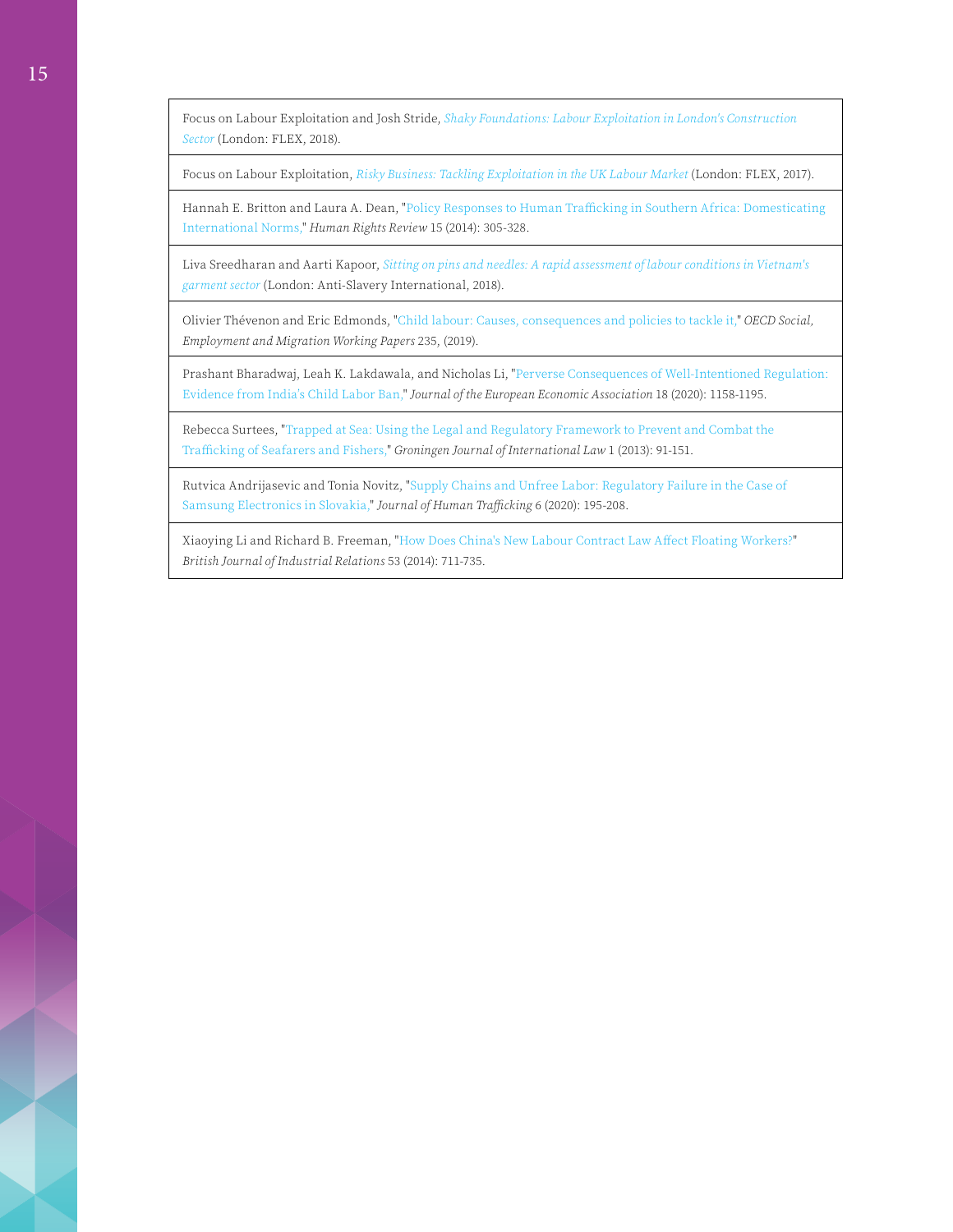<span id="page-20-0"></span>**Firms that operate towards the consumption end of a supply chain taking responsibility for the recruitment practices within their produce/services/supply chains would help to reduce risks of forced labour and human trafficking.**

#### High Confidence

**Reason for confidence score:** The evidence supporting this hypothesis was strong, with a significant quantity of relevant data which had a large geographical reach. The study findings were consistent with the practical experience of the reviewers.

### **Description**

Efforts to tighten and consolidate the supply chain would reduce the available number of workplaces for unregistered entities, enable better oversight of these businesses, and counter the challenges of regulatory oversight. Full-chain liability would incentivize lead firms, brands, and large retailers not to contract with labour intermediaries who might exploit their workers. Brands and buying corporations reviewing their purchasing practices to ensure they discourage low labour costs and tight delivery deadlines that have adverse impacts on workers, especially in the extended tiers of the supply chain where the risk of labour exploitation is much higher and the workers are more vulnerable due to higher levels of poverty, would help address labour exploitation risks in these supply chains. Businesses comprehensively mapping their supply chain and understanding the high-risk areas in the extended tiers through colleagues collecting data on the ground improve their understanding, and ability to respond to, the risk of modern slavery they face.

#### **DIVERSITY**

The diversity of evidence underpinning this hypothesis is varied across academic papers, NGO reports, and intra-governmental documents. Amongst the evidence base, a diverse range of research and implementation approaches were used. The majority of claims in this grouping were tested through studies that involved primary data collection, predominantly adopting qualitative research methods and observational designs.

#### SIZE

There are 11 pieces of evidence collected to support this hypothesis. The studies in this hypothesis group were geographically diverse. National studies covered Ethiopia, Ghana, India, Kenya, Nepal, Tanzania, Thailand, Uganda, the UK, the US, Viet Nam and Zanzibar.

#### TECHNICAL QUALITY OF EVIDENCE

The strength of evidence underpinning this hypothesis was assessed to support a positive finding on the hypothesis. Whilst some evidence does not seem strictly relevant to support the hypnosis, overall the set of evidence is substantiated.

#### **Evidence Base**

Anti-Slavery International and Volunteers for Social Justice, [Slavery in India's Brick Kilns & the Payment](https://www.antislavery.org/wp-content/uploads/2017/09/Slavery-In-Indias-Brick-Kilns-The-Payment-System.pdf)  [System: way forward in the fight for fair wages, decent work and eradication of slavery](https://www.antislavery.org/wp-content/uploads/2017/09/Slavery-In-Indias-Brick-Kilns-The-Payment-System.pdf) (London: Anti-Slavery International, 2017).

Caroline Emberson, *[Tackling slavery in supply chains: lessons from Brazilian-UK beef and timber](https://corporate-responsibility.org/wp-content/uploads/2019/03/emberson-tackling-slavery-in-supply-chains-2.pdf)* (Nottingham: University of Nottingham Rights Lab, 2019).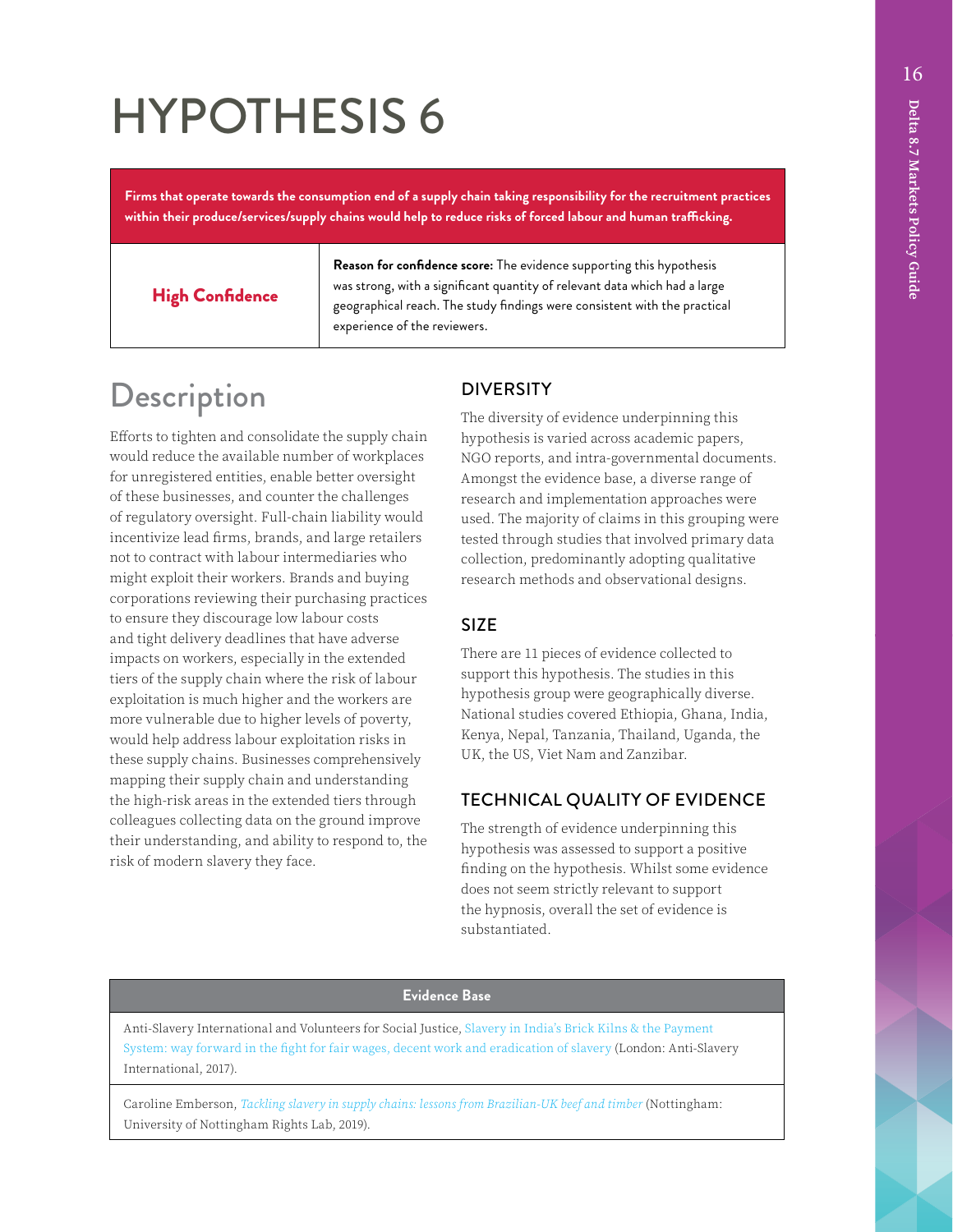Ellen Boccuzzi, *[Migrant and Child Labor in Thailand's Shrimp and Other Seafood Supply Chains: Labor Conditions and](https://asiafoundation.org/resources/pdfs/MigrantChildLaborinThailandsShrimpandOtherSeafoodSupplyChains.pdf)  [the Decision to Study or Work](https://asiafoundation.org/resources/pdfs/MigrantChildLaborinThailandsShrimpandOtherSeafoodSupplyChains.pdf)* (Bangkok: The Asia Foundation and International Labour Organization, 2015).

James Sinclair, "[Strategic Litigation as a Tool to Combat Modern Slavery,](https://slavefreetoday.org/journal_of_modern_slavery/v4i2a3_Strategic_Litigation_as_a_Tool_to_Combat_Modern_Slavery_sinclair.pdf)" *Journal of Modern Slavery* 4 (2018): 47-65.

Jennifer Gordon, ["Regulating the Human Supply Chain,"](https://papers.ssrn.com/sol3/papers.cfm?abstract_id=2914424) *Iowa Law Review* 102 (2017): 445-504.

Liva Sreedharan and Aarti Kapoor, *[Sitting on pins and needles: A rapid assessment of labour conditions in Vietnam's](https://www.antislavery.org/wp-content/uploads/2019/04/Pins-and-Needles-Vietnam-supply-chains-report.pdf)  [garment sector](https://www.antislavery.org/wp-content/uploads/2019/04/Pins-and-Needles-Vietnam-supply-chains-report.pdf)* (London: Anti-Slavery International, 2018).

Marley S. Weiss, "[Human Trafficking and Forced Labor: A Primer,"](https://www.jstor.org/stable/26410780?seq=1) *ABA Journal of Labor & Employment Law* 31 (2015): 1-52.

Quintin Lake, Jamie MacAlister, Cindy Berman, Matthew Gitsham and Nadine Page, [Corporate approaches to](https://docplayer.net/20767040-Corporate-approaches-to-addressing-modern-slavery-in-supply-chains.html)  [addressing modern slavery in supply chains: A snapshot of current practice](https://docplayer.net/20767040-Corporate-approaches-to-addressing-modern-slavery-in-supply-chains.html) (London: Hult International Business School and The Ethical Trading Initiative, 2015).

Rebecca Surtees, "[Trapped at Sea: Using the Legal and Regulatory Framework to Prevent and Combat the](https://nexushumantrafficking.files.wordpress.com/2017/01/surtees-2013-trapped-at-sea.pdf)  [Trafficking of Seafarers and Fishers,"](https://nexushumantrafficking.files.wordpress.com/2017/01/surtees-2013-trapped-at-sea.pdf) *Groningen Journal of International Law* 1 (2013): 91-151.

Vivek Soundararajan, Zaheer Khan and Shlomo Yedidia Tarba, "[Beyond brokering: Sourcing agents, boundary](https://journals.sagepub.com/doi/abs/10.1177/0018726716684200)  [work and working conditions in global supply chains,](https://journals.sagepub.com/doi/abs/10.1177/0018726716684200)" *Human Relations* 71 (2018): 481-509.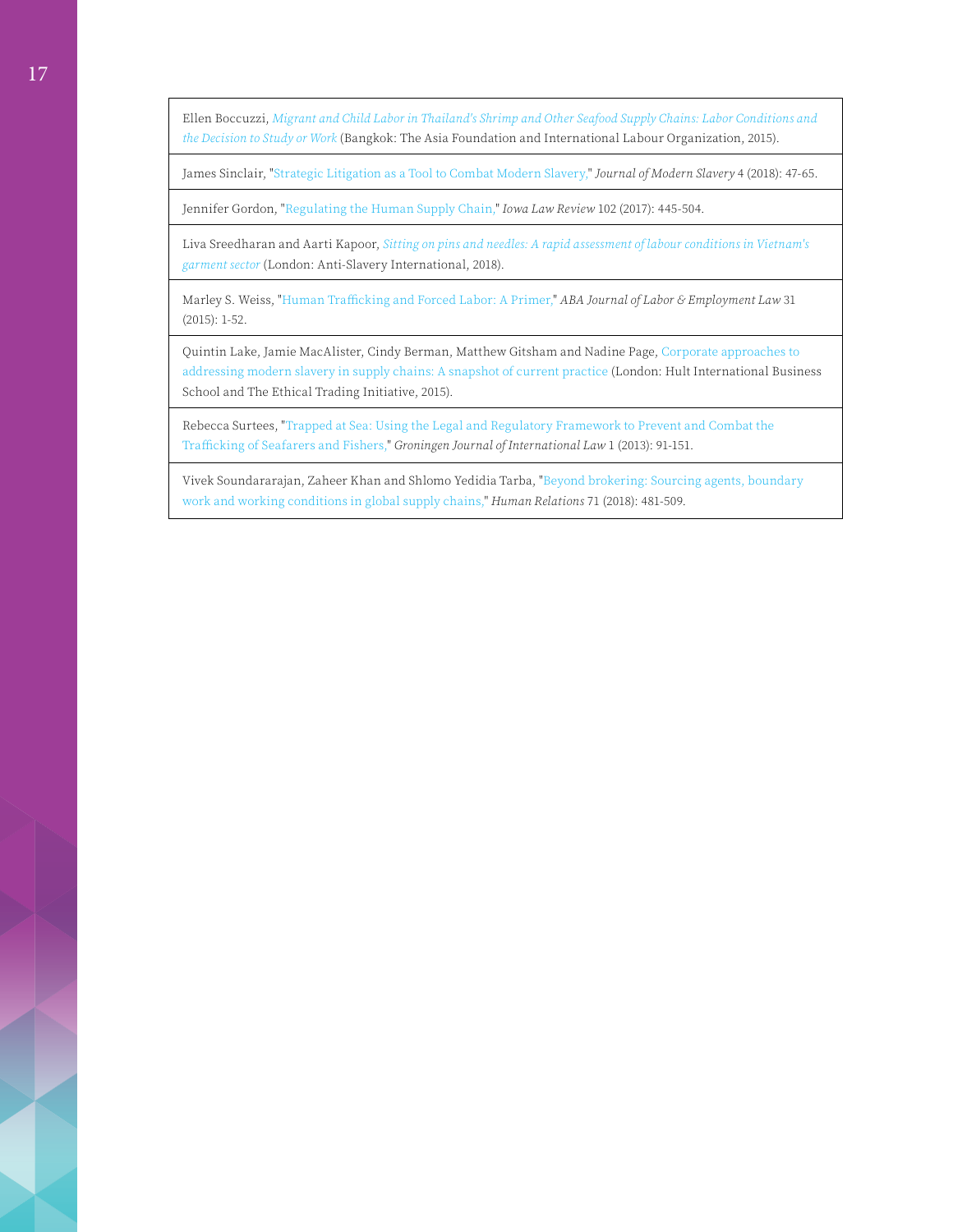<span id="page-22-0"></span>**Effective grievance mechanisms and remediation initiatives support holistic efforts to address forced labour and human trafficking in the workplace.**

High Confidence

**Reason for confidence score:** The evidence supporting this hypothesis was strong, with a significant quantity of relevant data which had a large geographical reach. The study findings were consistent with the practical experience of the reviewers.

## **Description**

Direct pressure from exploited migrants can lead to State policy change and proper governance. Establishing suitable mechanisms for work observation and worker complaint procedures throughout firms' supply and value chains,may decrease the firms' risk of human trafficking violations. Ensuring legal and regulatory frameworks support payment of compensation from traffickers to trafficked victims deters offending in a profit-driven industry. Effective remediation initiatives decrease the likelihood for forced labour and human trafficking to perpetuate in the workplace. The keyword in the hypothesis, though, is the emphasis on the effectiveness of the grievance mechanisms and remediation, as ineffective grievance mechanism may adversely affect the effort to address forced labour and human trafficking in workplace.

#### **DIVERSITY**

The diversity of evidence underpinning this hypothesis is limited with all pieces coming from academic papers; amongst the evidence base a diverse range of research and implementation approaches was used, including primary research, secondary research, and the use of theoretical or conceptual sources.

#### SIZE

There are five pieces of evidence collected to support this hypothesis. The studies in this hypothesis group were geographically diverse, with four focused on a single jurisdiction and one covering an international reach. National studies covered Italy, New Zealand, the UK and the US.

#### TECHNICAL QUALITY OF EVIDENCE

The strength of evidence underpinning this hypothesis was assessed to be insufficient. There is a clear need to call for more research to support this hypothesis. However, despite a comparatively small size of evidence collected for this hypothesis, members and practitioners in the Working Group do very much agree and support the hypothesis based on the working experience.

#### **Evidence Base**

Ben Middleton, Georgios A. Antonopoulos and Georgios Papanicolaou, "[The Financial Investigation of Human](https://journals.sagepub.com/doi/abs/10.1177/0022018319834364)  [Trafficking in the UK: Legal and Practical Perspective,"](https://journals.sagepub.com/doi/abs/10.1177/0022018319834364) *The Journal of Criminal Law* 83 (2019): 284-293.

Marley S. Weiss, "[Human Trafficking and Forced Labor: A Primer,](https://www.jstor.org/stable/26410780?seq=1)" *ABA Journal of Labor & Employment Law* 31 (2015): 1-52.

Rebecca Surtees, "[Trapped at Sea: Using the Legal and Regulatory Framework to Prevent and Combat the](https://nexushumantrafficking.files.wordpress.com/2017/01/surtees-2013-trapped-at-sea.pdf)  [Trafficking of Seafarers and Fishers,](https://nexushumantrafficking.files.wordpress.com/2017/01/surtees-2013-trapped-at-sea.pdf)" *Groningen Journal of International Law* 1 (2013): 91-151.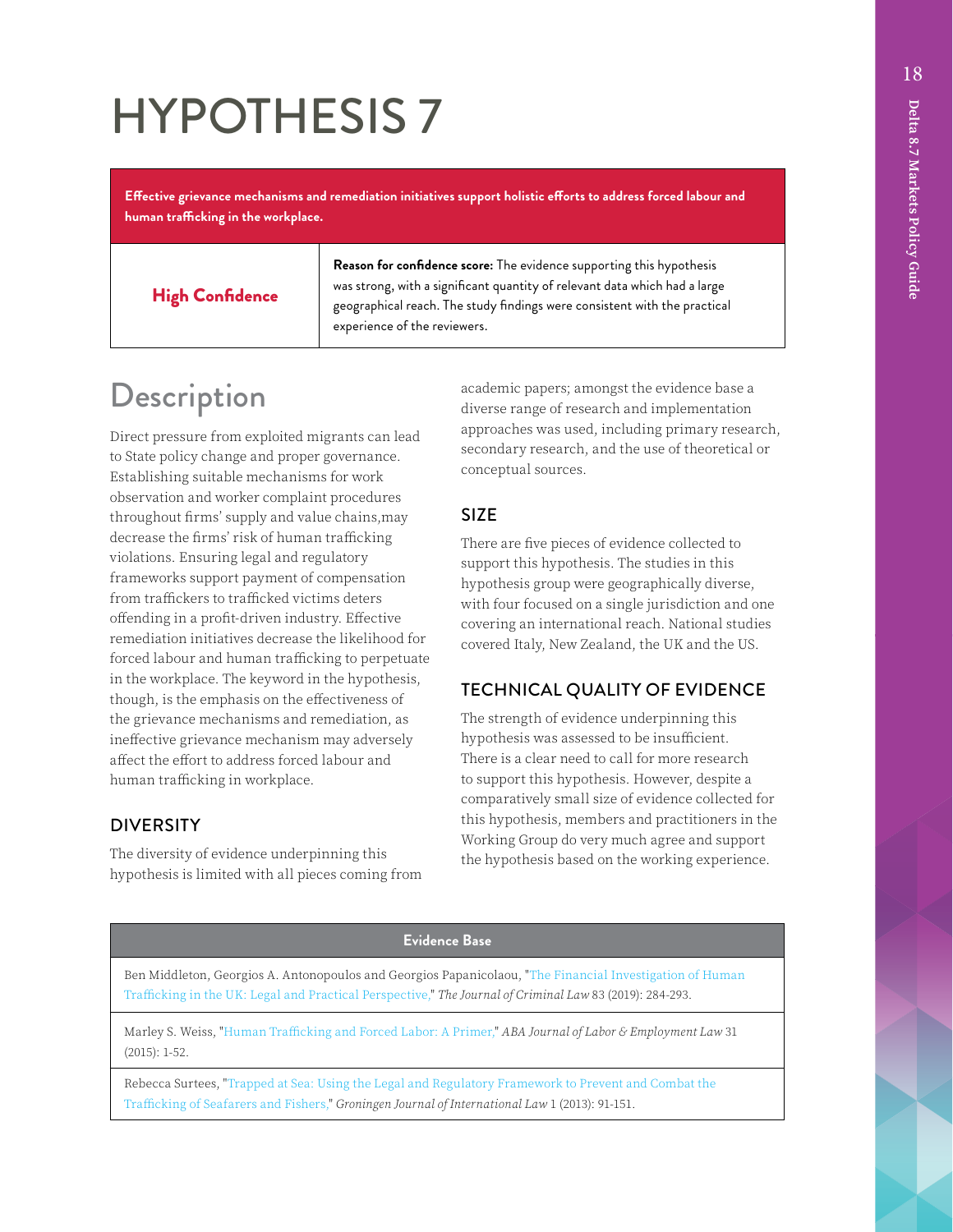<span id="page-23-0"></span>**In the formal sector, increased focus on worker voice mechanisms, including union/worker associations, result in better identification and prevention of forced labour and human trafficking in the workplace.**

|  | <b>Medium Confidence</b> |  |
|--|--------------------------|--|
|  |                          |  |

**Reason for confidence score:** Whilst the hypothesis is consistent with the practical experience of the reviewers, the quantity of relevant data is limited. Further research and study needs to be conducted to support this hypothesis.

### **Description**

Workers' ability to organize and participate in workers' unions to contribute to political action on worker rights reduces their vulnerabilities and helps progress the role trade unions can play in addressing more serious issues like exploitation (as opposed to more linear workplace rights). Identification and prevention are made easier through formation of networks amongst workers and connection to third parties. However, the hypothesis stresses the "formal sector" as a reminder that worker voice mechanisms are almost unattainable in most of the informal sector, where the likelihood of forced labour and human trafficking is much higher than in the formal sector.

## Strength of evidence

#### DIVERSITY

The diversity of evidence underpinning this hypothesis is limited, with the majority from academia and one from NGO reports; amongst the evidence base a diverse range of research

and implementation approaches were used. The majority of claims in this grouping were tested through studies that involved primary data collection, predominantly adopting a mixed method.

#### SIZE

There are six pieces of evidence collected to support this hypothesis. The studies in this hypothesis group were geographically diverse, with focus on a single jurisdiction. National studies covered Argentina, China, Germany, India, New Zealand, Spain, Sweden, Switzerland, the UK and the US.

#### TECHNICAL QUALITY OF EVIDENCE

The strength of evidence underpinning this hypothesis was assessed to be unsatisfactory. It is clear that further research and study needs to be conducted to support this hypothesis. However, members and practitioners of the Working Group do support the logic that worker voice mechanisms contribute to the reduction of workers vulnerability that, in turn, reduce the likelihood of forced labour and human trafficking in the workplace.

#### **Evidence Base**

Anti-Slavery International and Volunteers for Social Justice, *[Slavery in India's Brick Kilns & the Payment System: way](https://www.antislavery.org/wp-content/uploads/2017/09/Slavery-In-Indias-Brick-Kilns-The-Payment-System.pdf)  [forward in the fight for fair wages, decent work and eradication of slavery](https://www.antislavery.org/wp-content/uploads/2017/09/Slavery-In-Indias-Brick-Kilns-The-Payment-System.pdf)* (London: Anti-Slavery International, 2017).

Christina Stringer, Steve Hughes, D. Hugh Whittaker, Nigel Haworth and Glenn Simmons, "[Labour standards and](https://journals.sagepub.com/doi/abs/10.1177/0308518X16652397)  [regulation in global value chains: The case of the New Zealand Fishing Industry,"](https://journals.sagepub.com/doi/abs/10.1177/0308518X16652397) *Environment and Planning* 48 (2016): 1910-1927.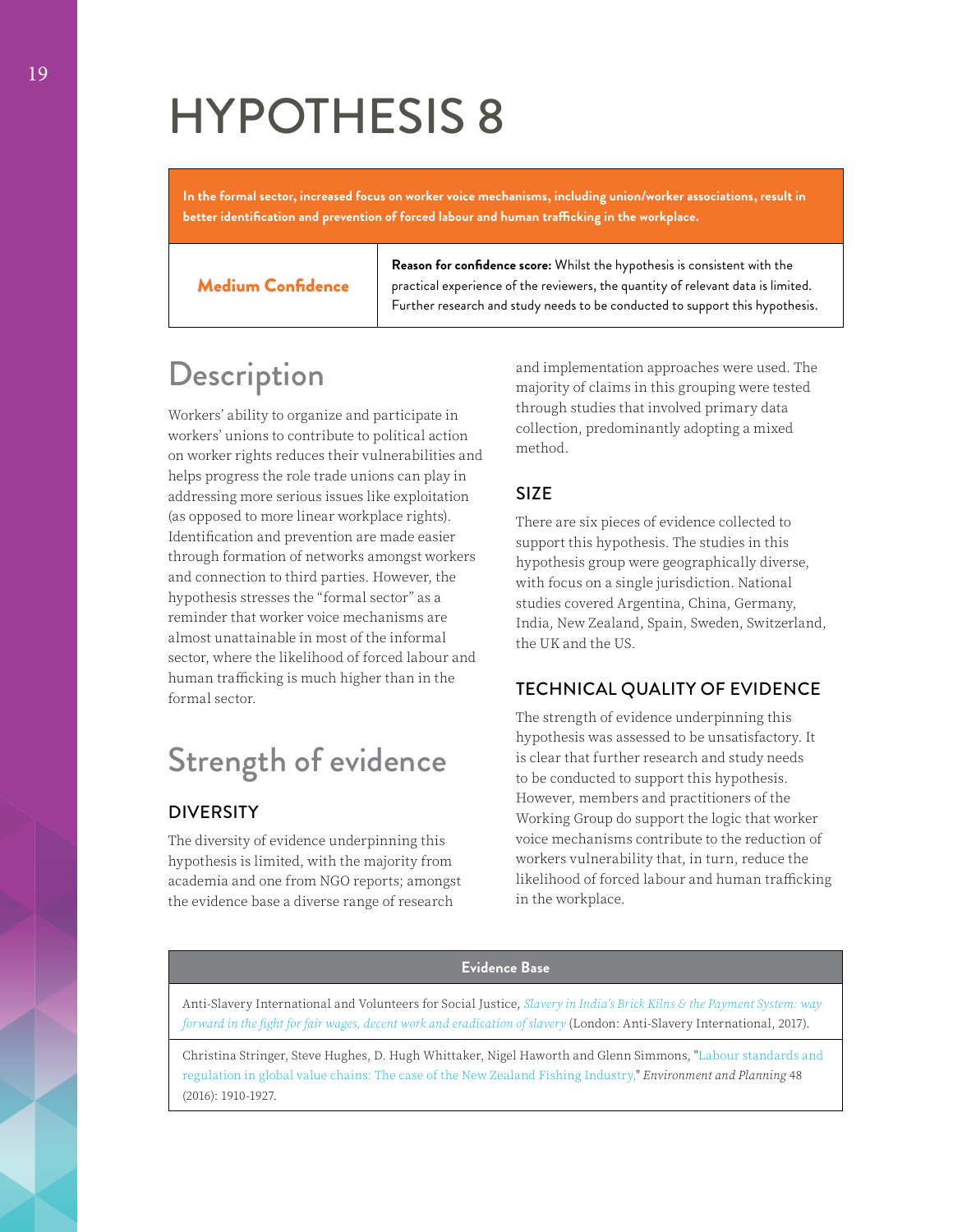Kate Hardy, ["Incorporating Sex Workers into the Argentine Labor Movement,"](https://www.google.com/search?q=Kate+Hardy%2C+%22Incorporating+Sex+Workers+into+the+Argentine+Labor+Movement%2C%22+International+Labor+and+Working-Class+History+77%3A+89-108+(2010).&oq=Kate+Hardy%2C+%22Incorporating+Sex+Workers+into+the+Argentine+Labor+Movement%2C%22+International+Labor+and+Working-Class+History+77%3A+89-108+(2010).&aqs=chrome..69i57.520j0j4&sourceid=chrome&ie=UTF-8) *International Labor and Working-Class History* 77 (2010): 89-108.

Liva Sreedharan and Aarti Kapoor, *[Sitting on pins and needles: A rapid assessment of labour conditions in Vietnam's](https://www.antislavery.org/wp-content/uploads/2019/04/Pins-and-Needles-Vietnam-supply-chains-report.pdf)  [garment sector](https://www.antislavery.org/wp-content/uploads/2019/04/Pins-and-Needles-Vietnam-supply-chains-report.pdf)* (London: Anti-Slavery International, 2018).

Marley S. Weiss, "[Human Trafficking and Forced Labor: A Primer,](https://www.jstor.org/stable/26410780?seq=1)" *ABA Journal of Labor & Employment Law* 31 (2015): 1-52.

Xiaoying Li and Richard B. Freeman, "[How Does China's New Labour Contract Law Affect Floating Workers?,"](https://doi.org/10.1111/bjir.12056) *British Journal of Industrial Relations* 53 (2014): 711-735.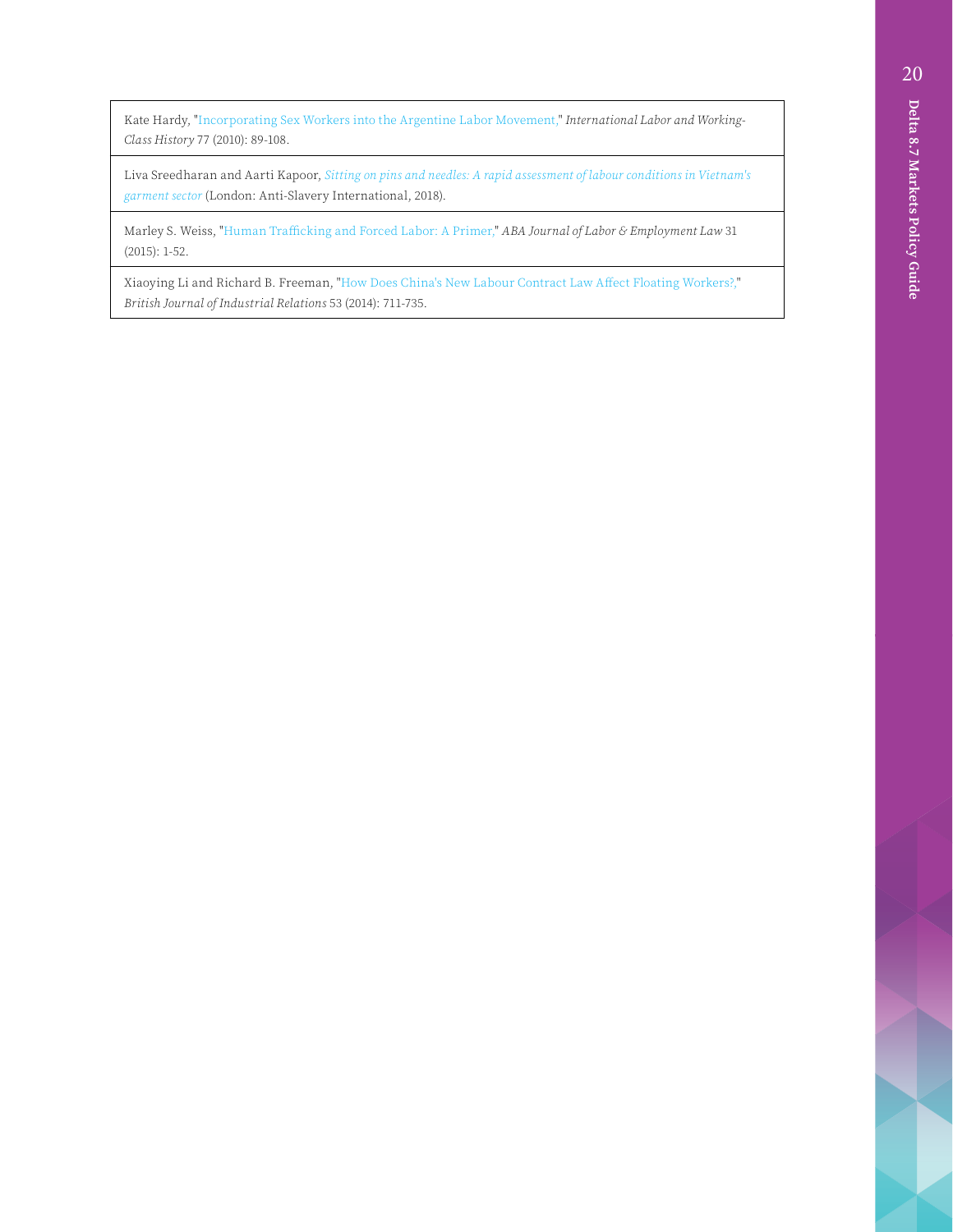<span id="page-25-0"></span>**Mandatory corporate disclosure and supply chain management requirements increase private sector responses and engagement to tackling modern slavery, however their effectiveness is still yet to be tested.**

Medium Confidence

**Reason for confidence score:** There were a limited number of studies that relate to this hypothesis, and only one study that actually makes an assessment of whether mandatory corporate disclosure and supply chain management requirements are effective in tackling modern slavery. A number of studies show that the requirements alone are insufficient and can encourage symbolic behaviour, as previously discussed in Hypothesis 3. Further research needs to be done to have a higher level of confidence.

## **Description**

Evidence supporting this hypothesis shows that laws requiring corporate disclosure and supply chain management help companies respond to modern slavery in their supply chains, but their impact is limited. Corporate disclosure frameworks targeting only larger companies and requiring only some information were found to be insufficient.

A number of studies stress the need for legislation that ensures disclosure and transparency are not just symbolic, finding only big companies who are worried about reputational damage seem to improve their approach to tackling modern slavery. Measures assessed typically used either mandatory or voluntary regimes for disclosure; based on the evidence, voluntary measures are found to be less effective and often lead to inadequate disclosure. Weak enforcement of disclosure requirements was also found to contribute to inadequate disclosures.

Reporting is found to be meaningful only when companies have taken effective action to identify, prevent, mitigate and address the human rights impacts of their business activities.

Further research needs to be done to demonstrate how corporate disclosure requirements can impact modern slavery in supply chains. Additionally, more time may be needed to assess measures that are currently in place.

## Strength of evidence

#### DIVERSITY

A major part of the evidence used to support this hypothesis was secondary studies mostly published in non-peer–reviewed journals, and predominantly adopting qualitative research methods. Publications were quite recent and were written either by academics or NGOs. There were no governmental studies nor reports/studies from international organizations.

#### SIZE

Whilst some of the studies in this hypothesis group were geographically global, the majority focused on a single jurisdiction, and more specifically on the UK. Other national studies covered Australia, Brazil, France and the US. Most of the studies were based on case studies and data analysis from companies from different sectors, whilst others described legislations and recommendations without assessing their effectiveness.

#### TECHNICAL QUALITY OF EVIDENCE

The vast majority of the evidence used for this hypothesis were clear, context-appropriate, transparent, valid, reliable and cogent. However, whilst most of the evidence was judged to be "context appropriate" as the content matches the claim tested, only a very few actually matched the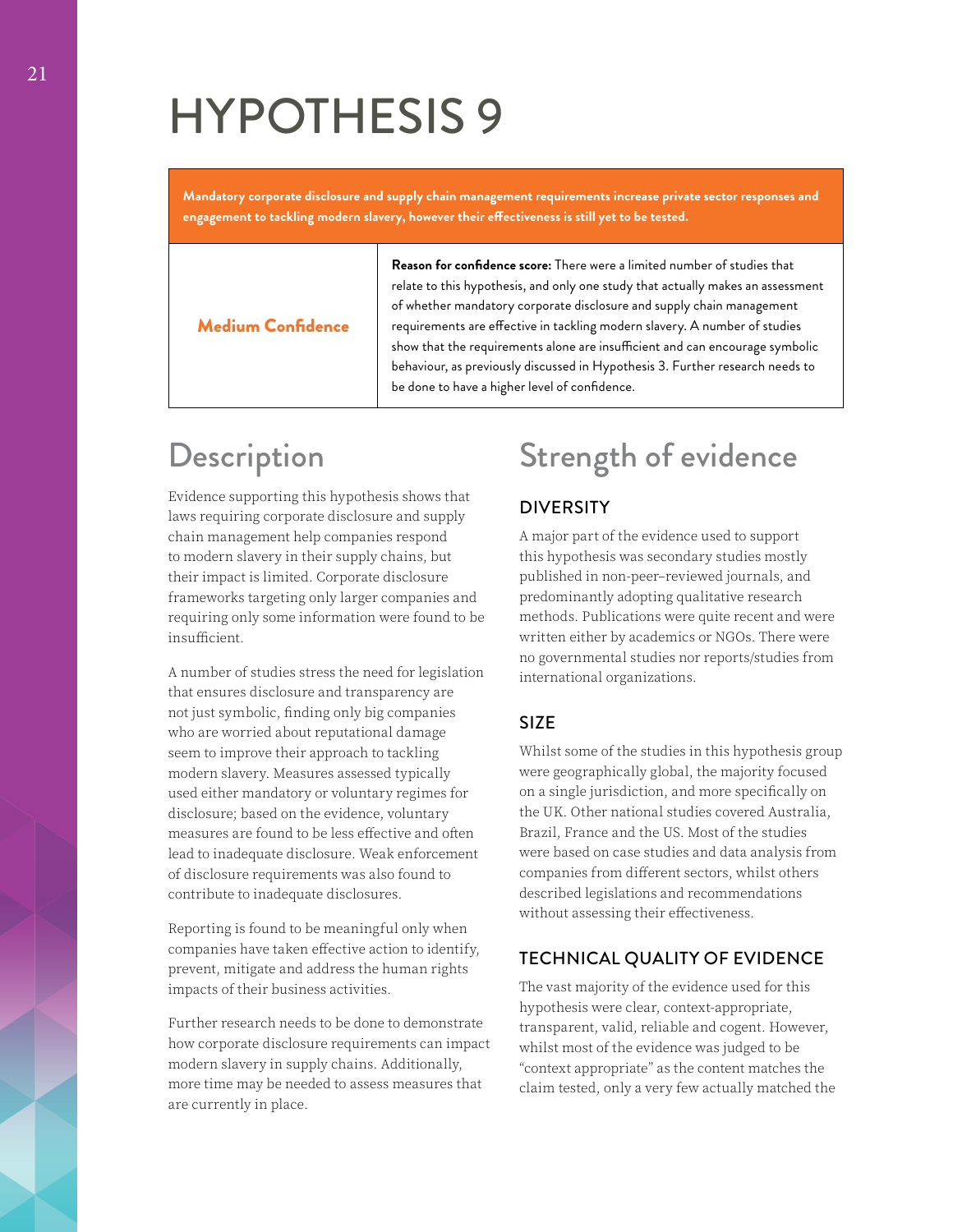hypothesis. In fact, some of the publications even supported the opposite: that corporate disclosure and reporting were only symbolic and not efficient in practice, and that more effective measures need to be taken.

#### **Evidence Base**

Business in the Community, *[An Opportunity to Build Back Better: The Responsible Business Tracker® 2019/20 Insights](https://www.bitc.org.uk/report/2019-20-responsible-business-tracker-insights-report/)  [Report](https://www.bitc.org.uk/report/2019-20-responsible-business-tracker-insights-report/)* (London: Business in the Community, 2020).

Justine Nolan and Gregory Bott, "[Global supply chains and human rights: spotlight on forced labour and modern](https://www.tandfonline.com/doi/abs/10.1080/1323238X.2018.1441610)  [slavery practices,](https://www.tandfonline.com/doi/abs/10.1080/1323238X.2018.1441610)" *Australian Journal of Human Rights* 24 (2018): 44-69.

Katherine Leanne Christ, Kathyayini Kathy Rao and Roger Leonard Burritt, ["Accounting for modern slavery: an](https://econpapers.repec.org/article/emeaaajpp/aaaj-11-2017-3242.htm)  [analysis of Australian listed company disclosures,"](https://econpapers.repec.org/article/emeaaajpp/aaaj-11-2017-3242.htm) *Accounting, Auditing & Accountability Journal* 32 (2019): 836-865.

Marilyn Croser and William Meade, *[Who Made Our Uniforms? UK Public Sector Apparel Procurement: Ensuring](https://www.readkong.com/page/who-made-our-uniforms-4067818)  [Transparency and Respect for Human Rights](https://www.readkong.com/page/who-made-our-uniforms-4067818)* (London: CORE and the International Corporate Accountability Roundtable, 2018).

Rachel N. Birkey, Ronald P. Guidry, Mohammad Azizul Islam and Dennis M. Patten, "[Mandated Social Disclosure:](https://ideas.repec.org/a/kap/jbuset/v152y2018i3d10.1007_s10551-016-3364-7.html)  [An Analysis of the Response to the Californian Transparency in Supply Chains Act of 2010,](https://ideas.repec.org/a/kap/jbuset/v152y2018i3d10.1007_s10551-016-3364-7.html)" *Journal of Business Ethics* 152 (2018): 827-844.

Stephen John New, ["Modern slavery and the supply chain: the limits of corporate social responsibility?](https://www.scienceopen.com/document?vid=a5f760ae-976b-42f1-8025-767b2a5398f5)," *Supply Chain Management* 20 (2015): 697-707.

Yoon Jin Ma, Hyun‐Hwa Lee and Kylie Goerlitz, "[Transparency of Global Apparel Supply Chains: Quantitative](https://onlinelibrary.wiley.com/doi/abs/10.1002/csr.1378)  [Analysis of Corporate Disclosures,](https://onlinelibrary.wiley.com/doi/abs/10.1002/csr.1378)" *Corporate Social Responsibility and Environmental Management* 23 (2016): 308-318.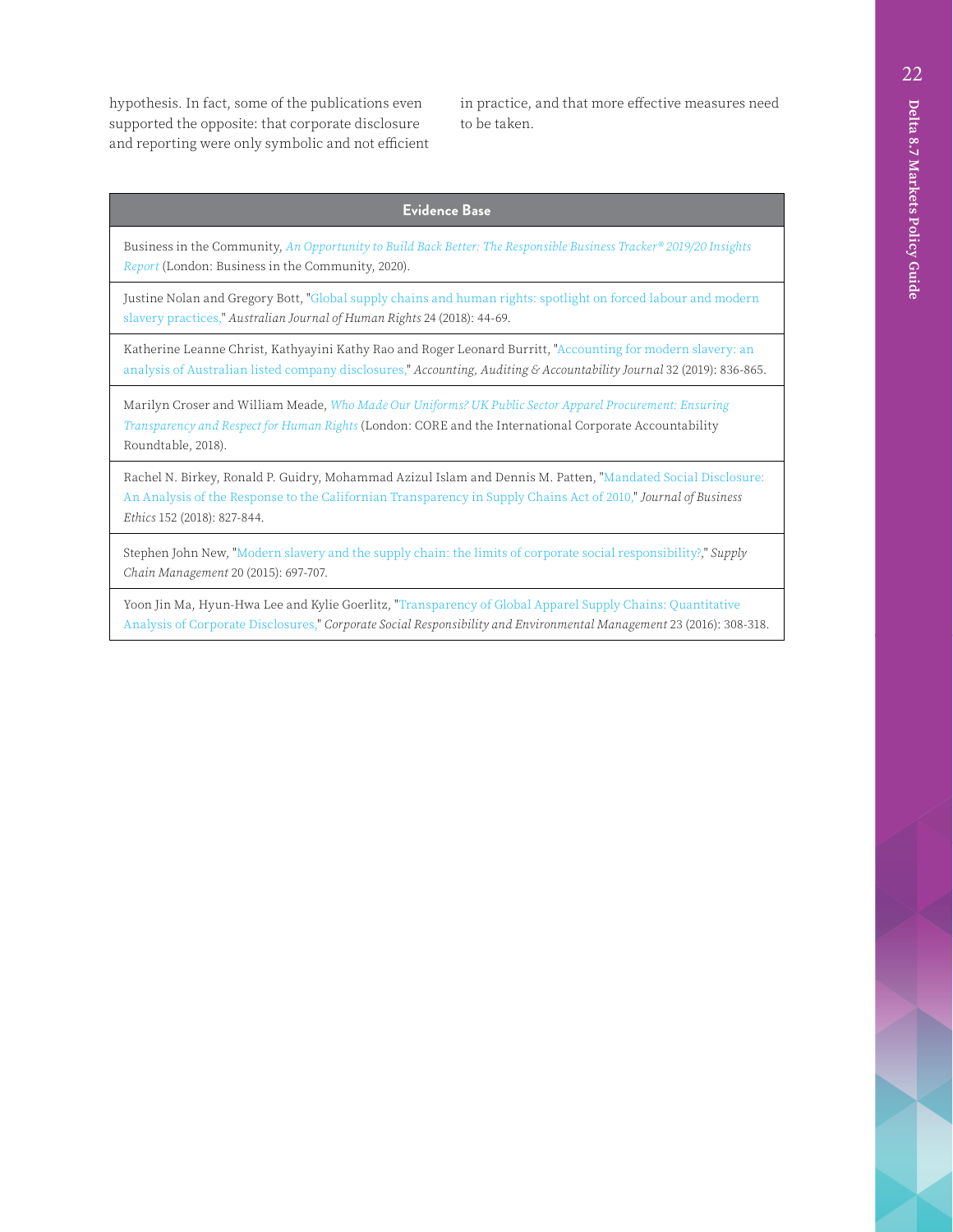<span id="page-27-0"></span>**For private sector's engagement in anti-slavery activity to be meaningful, increased corporate liability provisions and/or financial penalties or incentives are required.**

> **Reason for confidence score:** The evidence was limited in terms of diversity, size, and technical quality. Whilst size of the evidence for this hypothesis largely reflected that corporate liability provisions are confined to a small number of countries, the lack of technical quality and diversity impacted confidence in the hypothesis. With relation to diversity, the lack of government reports or evaluations and the limited evidence from civil society suggested that the full picture has not been assessed. Most significantly, no evidence gathered during the review evaluated the efficacy of financial penalties or incentives on private sector engagement beyond reporting. Nonetheless, credible arguments were made for why requirement for corporate liability provisions and/or financial penalties or incentives would motivate anti-slavery activity beyond supply chain reporting. On this basis, the confidence that this hypothesis is true is rated as low-medium confidence.

### **Description**

Low to Medium **Confidence** 

With new regulations to combat modern slavery in supply chains, companies are increasingly reporting on their engagement in anti-slavery efforts and increasing transparency in their supply chains. The increasing engagement is only partial amongst corporate entities however.<sup>1</sup> Several studies assessing corporate compliance under existing legislation in the UK and the US noted significant levels of non-compliance, as high as 50 per cent in the US<sup>2</sup> and 75 per cent in the UK<sup>3</sup>. The UK Government conceptually introduced "unlimited fines" for lack of compliance and to "name-and-shame" non-compliant companies<sup>4</sup>, however there has been little evidence of followthrough.

Whilst this does not establish that compliance would improve with the introduction of corporate liability provisions and/or financial penalties or incentives, it does suggest that non-compliance is likely without them.

Further, private sector engagement tends to only become effective (as a rule) when there is sufficient attention brought to the modern slavery practices in a sector that could harm a firm's reputation or sector. The accountability the new regulations

have brought are variable, and the minimal requirements of reporting on any action taken has not been sufficient to create substantial change.

More substantial liability, with concurrent impact on reputation and market share may be more effective in bringing change in corporate practices. This is particularly the case in industries with more complex supply chains and particularly in which modern slavery and forced labour practices are more ambiguous.

#### **DIVERSITY**

All but one piece of evidence were discussion papers from academic journals, the exception being from an NGO. Not all findings and analysis were proven; however, some made some adequate suggestions. Most were secondary qualitative studies using mixed methods, making it difficult for quality testing and cross-country comparison. One piece of evidence used quantitative data, and another collected some primary qualitative data. One study was repeated twice. Publications were all recent, the oldest being from 2016. There was a general lack of quantitative data in the evidence. There were no governmental or intergovernmental sources. There was an overwhelming lack of diversity for each aspect of Target 8.7, with nearly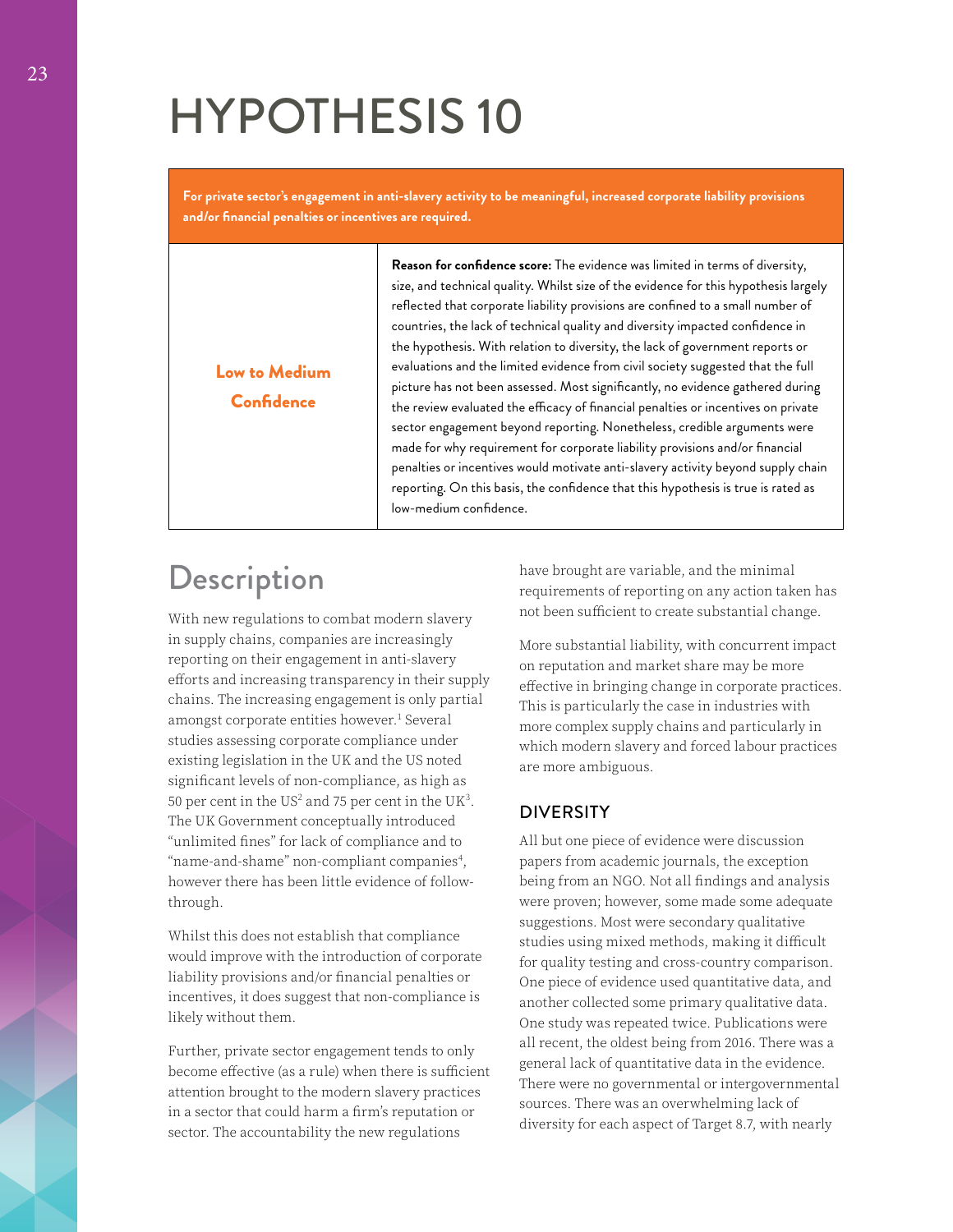all studies focusing on human trafficking and modern slavery. One paper focused on forced labour, whilst none included child labour.

#### SIZE

The majority of the studies focused on a single jurisdiction including Australia, India, Malaysia, Thailand, Slovakia, the UK and the US. One study focused on trafficking journeys from Viet Nam to Europe, encompassing Belgium, the Czech Republic, France, the Netherlands, Poland, the UK and Ukraine. Most of the studies were based on case studies and data analysis from companies from different sectors, whilst others described legislations and recommendations without assessing their effectiveness.

#### TECHNICAL QUALITY OF EVIDENCE

Some evidence claimed that voluntary reporting alone did not work but did not go as far to say financial penalties or incentives would increase private sector's anti-slavery engagement. Some evidence suggested that incentives would improve private sector engagement in anti-slavery activity, but again, did not support the hypothesis. A discussion paper found results that legislation

would increase engagement, but the results were not proven. Another piece of evidence suggests a policy recommendation to strengthen the United Kingdom's Modern Slavery Act, and two other pieces discussed the idea of ethical consumerism and consumer behaviour.

Overall, the evidence included some potentially important suggestions for improving private sector's engagement in anti-slavery activity, but none were sufficiently proven. The Working Group found insufficient evidence to support the hypothesis.

Globally, the legislative landscape presents limited opportunity to evaluate the efficacy of legal mechanisms that motivate corporations to engage in anti-slavery activity. Where such legislation does exist, for example, in Australia, Brazil, the UK and the US, it is relatively recent. As such, data on corporate actions resulting from these legal mechanisms, e.g., modern slavery statements, is limited. Furthermore, fewer examples exist of legislation with accompanying incentives or penalties, other than reputational risk. Brazil's lista suja is a notable exception, with companies on the list barred from receiving State loans and some private loans.

| Evidence Base                                                                                                                                                                                                                     |
|-----------------------------------------------------------------------------------------------------------------------------------------------------------------------------------------------------------------------------------|
| Ben Middleton, Georgios A. Antonopoulos and Georgios Papanicolaou, "The Financial Investigation of Human<br>Trafficking in the UK: Legal and Practical Perspective," The Journal of Criminal Law 83 (2019): 284-293.              |
| Debbie Beadle and Leah Davison, Precarious Journeys: Mapping Vulnerabilities of Victims of Trafficking from Vietnam<br>to Europe (London: Anti-Slavery International, ECPAT UK and Pacific Links Foundation, 2019).               |
| James Sinclair, "Strategic Litigation as a Tool to Combat Modern Slavery," Journal of Modern Slavery 4 (2018): 47-65.                                                                                                             |
| Jennifer Gordon, "Regulating the Human Supply Chain," Iowa Law Review 102 (2017): 445-504.                                                                                                                                        |
| Justine Nolan and Gregory Bott, "Global supply chains and human rights: spotlight on forced labour and modern<br>slavery practices," Australian Journal of Human Rights 24 (2018): 44-69.                                         |
| Nicole Fleury, "Offering a Carrot to Complement the Stick: Providing Positive Incentives in Public Procurement<br>Frameworks to Combat Human Trafficking," Public Contract Law Journal 48 (2019): 397-421.                        |
| Rutvica Andrijasevic and Tonia Novitz, "Supply Chains and Unfree Labor: Regulatory Failure in the Case of<br>Samsung Electronics in Slovakia," Journal of Human Trafficking 6 (2020): 195-208.                                    |
| Vivek Soundararajan and Jill A. Brown, "Voluntary Governance Mechanisms in Global Supply Chains: Beyond CSR<br>to a Stakeholder Utility Perspective," Journal of Business Ethics 134 (2016): 83-102.                              |
| Yoon Jin Ma, Hyun-Hwa Lee and Kylie Goerlitz, "Transparency of Global Apparel Supply Chains: Quantitative<br>Analysis of Corporate Disclosures," Corporate Social Responsibility and Environmental Management 23 (2016): 308-318. |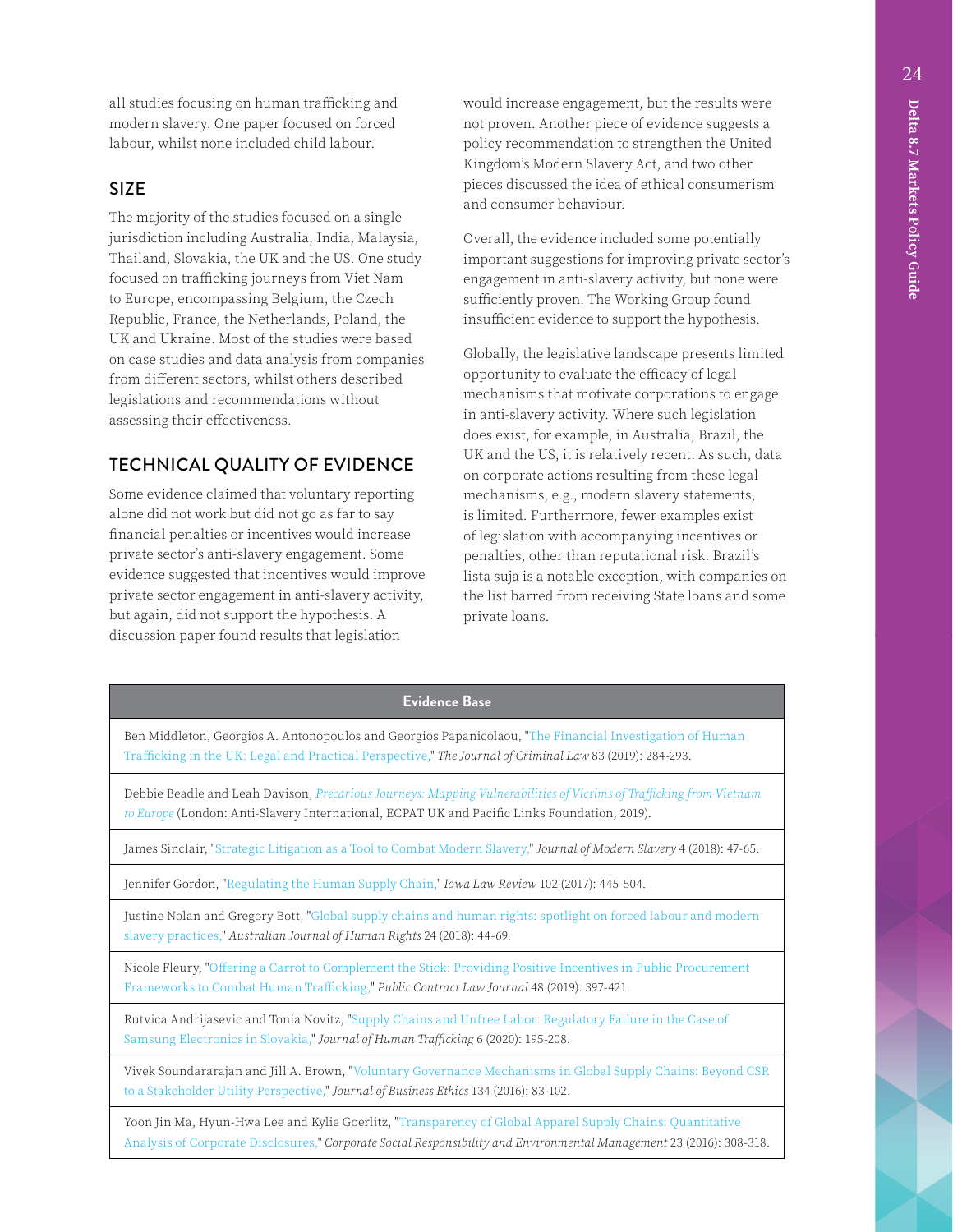## <span id="page-29-0"></span>ENDNOTES

- <sup>1</sup> Modern Slavery Unit, UK Home Office, *Independent Review of the Modern Slavery Act 2015: Final Report (United Kingdom:* Home Office, 2019), [https://assets.publishing.service.gov.uk/government/uploads/system/uploads/attachment\\_data/](https://assets.publishing.service.gov.uk/government/uploads/system/uploads/attachment_data/file/803406/Independent_review_of_the_Modern_Slavery_Act_-_final_report.pdf) [file/803406/Independent\\_review\\_of\\_the\\_Modern\\_Slavery\\_Act\\_-\\_final\\_report.pdf](https://assets.publishing.service.gov.uk/government/uploads/system/uploads/attachment_data/file/803406/Independent_review_of_the_Modern_Slavery_Act_-_final_report.pdf)
- <sup>2</sup> WikiRate and Minderoo Foundation's Walk Free Initiative, Beyond Compliance: The Modern Slavery Act Research Project (Perth: Minderoo Foundation, 2020), [https://cdn.walkfree.org/content/uploads/2020/10/06165743/Wikirates\\_WFF\\_](https://cdn.walkfree.org/content/uploads/2020/10/06165743/Wikirates_WFF_MSA-Analysis_180917_Digital.pdf) [MSA-Analysis\\_180917\\_Digital.pdf](https://cdn.walkfree.org/content/uploads/2020/10/06165743/Wikirates_WFF_MSA-Analysis_180917_Digital.pdf); Walk Free, WikiRate, Australian National University, and Business & Human Rights Resource Centre, *Beyond compliance in the hotel sector: A review of UK Modern Slavery Act Statements* (Perth: Minderoo Foundation, 2019), [https://cdn.walkfree.org/content/uploads/2020/10/06163448/2632\\_MSA-statements.V8\\_FNL.pdf.](https://cdn.walkfree.org/content/uploads/2020/10/06163448/2632_MSA-statements.V8_FNL.pdf) In their assessment of corporate compliance under the California Transparency in Supply Chains Act, Yoon Jin Ma, Hyun-Hwa Lee and Kylie Goerlitz, found that of the 204 US apparel retailers and manufacturers assessed, less than half complied with the Act. Yoon Jin Ma, Hyun-Hwa Lee and Kylie Goerlitz "Transparency of Global Apparel Supply Chains: Quanitative Analysis of Corporate Discolsures " *Corporate Social Responsibility and Environmental Management* 23, 5 (2016) <https://doi.org/10.1002/csr.1378>
- <sup>3</sup> Walk Free and WikiRate, assessing modern slavery statements submitted by 418 companies reporting under the 2015 UK Modern Slavery Act, found that only 26 percent of the statements were legally compliant. WikiRate and the Walk Froundation, *Beyond compliance: the modern slavery act research project* (Melbourne: Minderoo Foundation, 2018). <https://wikirateproject.org/files/~6989/15756.pdf>. Similarly, the 2019 report by Walk Free, WikiRate, Australian National University, and Business & Human Rights Resource Centre, assessed modern slavery statements from companies within the hotels sector, finding that only 25 percent of statements met minimum requirements. Walk Free, WikiRate, Australian National University, and Business & Human Rights Resource Centre, *Beyond compliance in the hotel sector: A review of UK Modern Slavery Act Statements* (Perth: Minderoo Foundation, 2019) [https://cdn.minderoo.com.au/content/](https://cdn.minderoo.com.au/content/uploads/2019/11/20161202/2632_MSA-statements.V8_FNL.pdf) [uploads/2019/11/20161202/2632\\_MSA-statements.V8\\_FNL.pdf](https://cdn.minderoo.com.au/content/uploads/2019/11/20161202/2632_MSA-statements.V8_FNL.pdf).
- <sup>4</sup> UK Home Office. *Transparency in Supply Chains etc. A Practical Guide* (London: UK Home Office, 2017), [https://assets.publishing.service.gov.uk/government/uploads/system/uploads/attachment\\_data/file/649906/](https://assets.publishing.service.gov.uk/government/uploads/system/uploads/attachment_data/file/649906/Transparency_in_Supply_Chains_A_Practical_Guide_2017.pdf) [Transparency\\_in\\_Supply\\_Chains\\_A\\_Practical\\_Guide\\_2017.pdf](https://assets.publishing.service.gov.uk/government/uploads/system/uploads/attachment_data/file/649906/Transparency_in_Supply_Chains_A_Practical_Guide_2017.pdf)